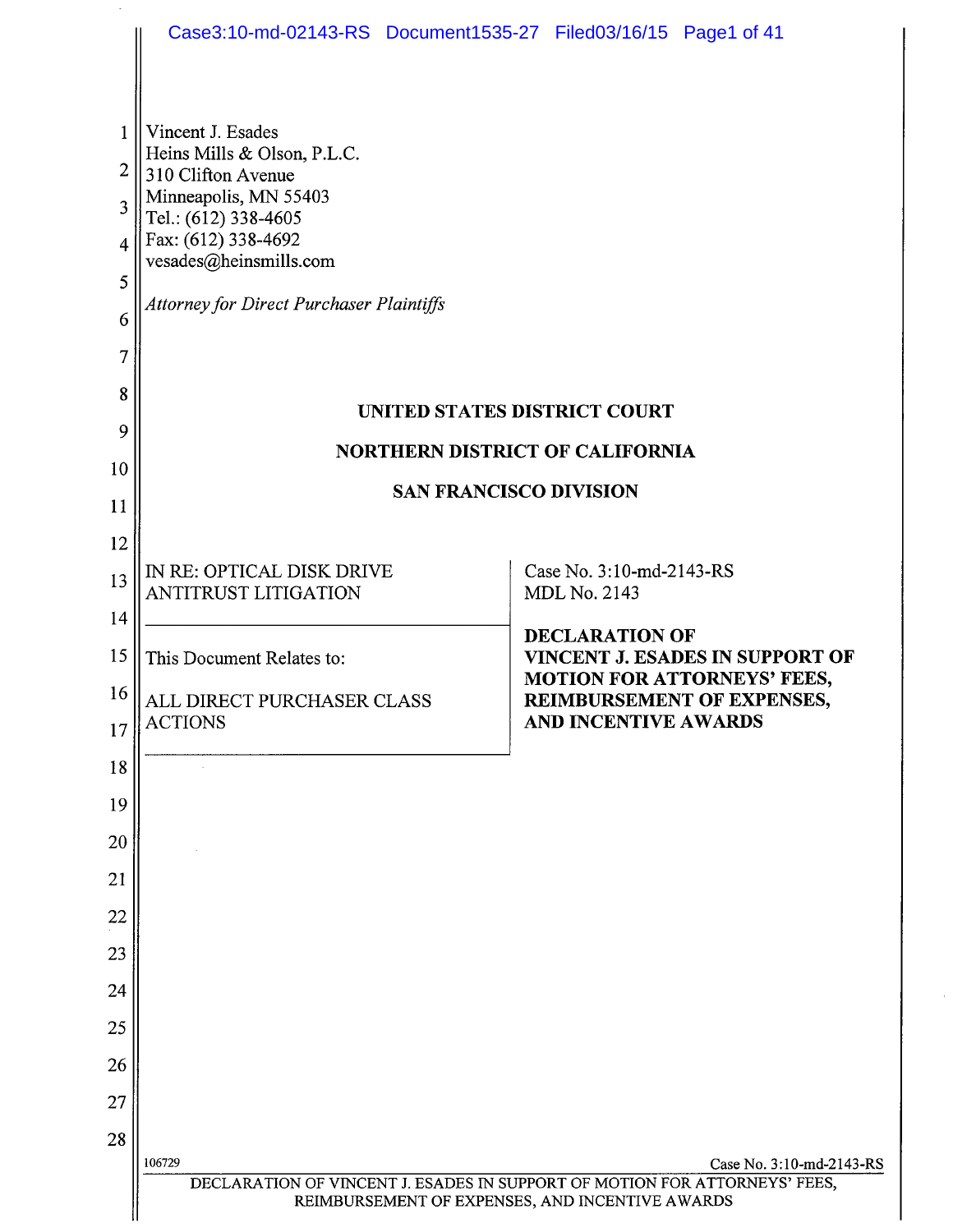1 I, Vincent J. Esades, declare and state as follows:

2 | 1. I am an equity member of the law firm of Heins Mills & Olson, P.L.C. I submit 3 || this declaration in support of Direct Purchaser Plaintiffs' ("DPP") joint application for an award of 4 attorneys' fees in connection with the services rendered in this litigation. I make this Declaration 5 based on my own personal knowledge, and if called as a witness, I could and would competently 6 s testify to the matters stated herein.

7 2. My firm has served as counsel to Plaintiff Alec Berezin and as counsel for the 8 Direct Purchaser Class ("Class") throughout the course of this litigation. The background and 9 | experience of Heins Mills & Olson, P.L.C. and its attorneys are summarized in the résumé 10 || attached hereto as Exhibit 1.

11 | 3. Heins Mills & Olson, P.L.C. has prosecuted this litigation solely on a contingent-12 fee basis, and has been at risk that it would not receive any compensation for prosecuting claims 13 against the Defendants. While Heins Mills & Olson, P.L.C. devoted its time and resources to this 14 matter, it has foregone other legal work for which it would have been compensated.

15 4. During the pendency of the litigation, Heins Mils & Olson, P.L.C. performed the 16 following work: Pursuant to the request for assistance made by Direct Purchaser Plaintiffs' 17 Executive Committee, my firm paricipated in the significant task, benefiting Direct Purchaser 18 Plaintiffs and the Class, of reviewing, analyzing and coding documents produced by Hitachi-LG 19 Data Storage, Inc. to identify documents that could be used as evidence in the prosecution of the 20 case. In conjunction with document review, my firm participated in conference calls and email 21 exchanges with Executive Committee members regarding document review efforts and findings. 22 || Also, Heins Mills & Olson, P.L.C. made substantial financial contributions to fund the continued 23 | prosecution of the litigation.

24 | 5. Attached hereto as Exhibit 2 is my firm's total hours and lodestar, computed at 25 | historical rates, for the period of May 7, 2010 through December 31, 2014. This period reflects 26 If the time spent after the appointment of the Chairman of the Executive Committee for the DPPs 27 (the "Chairman") in this litigation. The total number of hours spent by Heins Mills & Olson,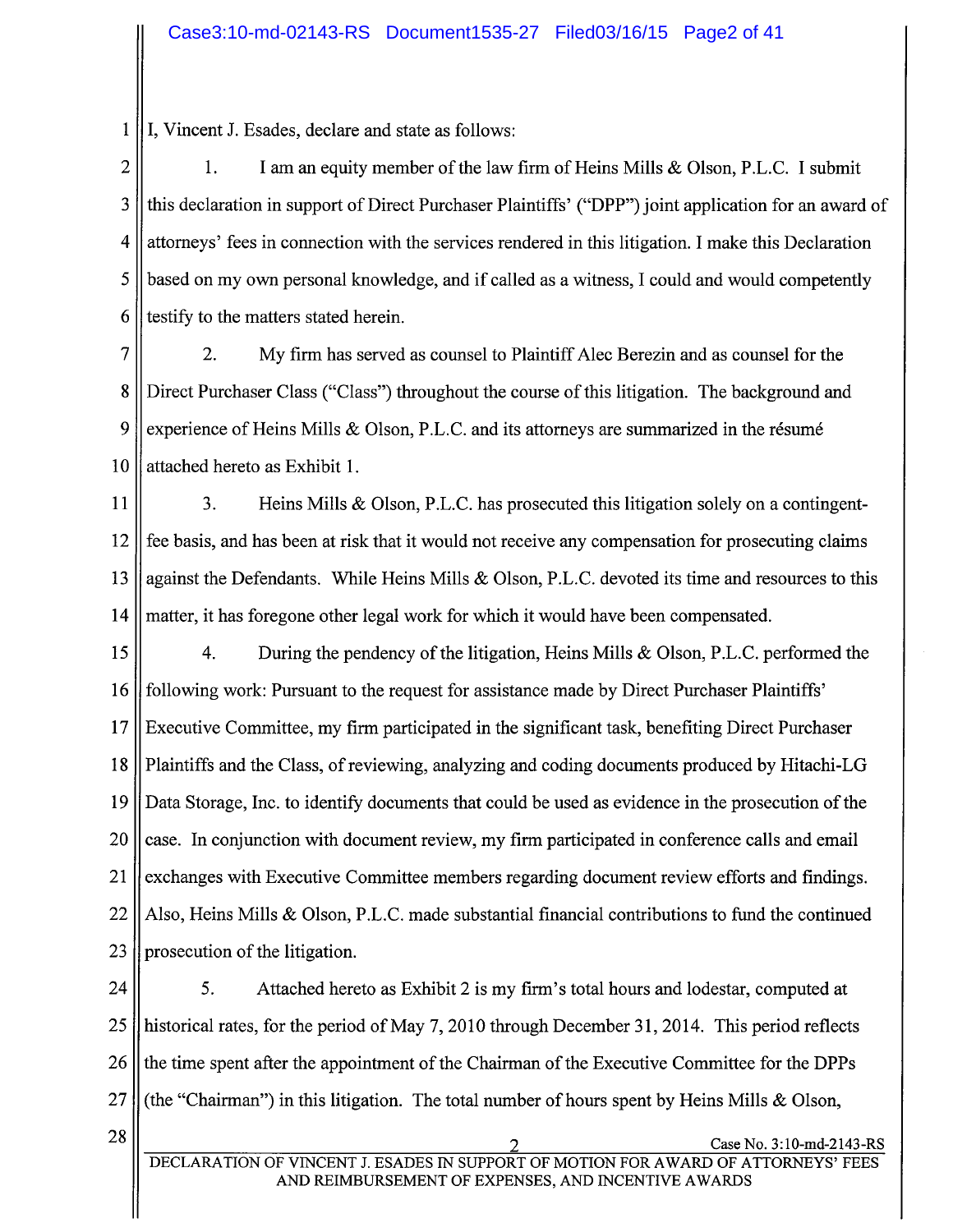1 || P.L.C. during this period of time was 193.25, with a corresponding lodestar of \$67,986.25. This 2 Summary was prepared from contemporaneous, daily time records regularly prepared and 3 maintained by my firm. The lodestar amount reflected in Exhibit 2 is for work assigned by the 4 Chairman, and was performed by professional staff at my law firm for the benefit of the Class.

5 6. The hourly rates for the attorneys and professional support staff in my firm 6 included in Exhibit 2 are the usual and customary hourly rates charged by Heins Mills & Olson,  $7$  || P.L.C.

8 || 7. My firm has expended a total of \$86.37 in unreimbursed costs and expenses in 9 connection with the prosecution of this litigation (excluding paid assessments as discussed in  $\P$  8). 10 These costs and expenses are broken down in the chart attached hereto as Exhibit 3. They were 11 incurred on behalf of Direct Purchaser Plaintiffs by my firm on a contingent basis, and have not 12 been reimbursed. The expenses incured in this action are reflected on the books and records of 13 || my firm. These books and records are prepared from expense vouchers, check records and other 14 Source materials and represent an accurate recordation of the expenses incurred.

15 || 8. Heins Mills & Olson, P.L.C. paid a total of \$20,000 in assessments for the joint 16 | prosecution of the litigation against the Defendants.

17 9. I have reviewed the time and expenses reported by my firm in this case which are 18 included in this declaration, and I affirm that they are true and accurate.

19 I declare under penalty of perjury under the laws of the United States of America that the 20 Solis for example is true and correct. Executed on this 26th day of January, 2015 at Minneapolis, 21 Minnesota.

22

23

24

25

26

27

/ 1<br>|<br>|<br>|

Vincent J. Esades

28 Case No. 3:10-md-2143-RS<br>
DECLARATION OF VINCENT J. ESADES IN SUPPORT OF MOTION FOR AWARD OF ATTORNEYS' FEES ESADES IN SUPPORT OF MOTION FOR AWARD OF ATTORNEYS' FEES AND REIMBURSEMENT OF EXPENSES, AND INCENTIVE A WARDS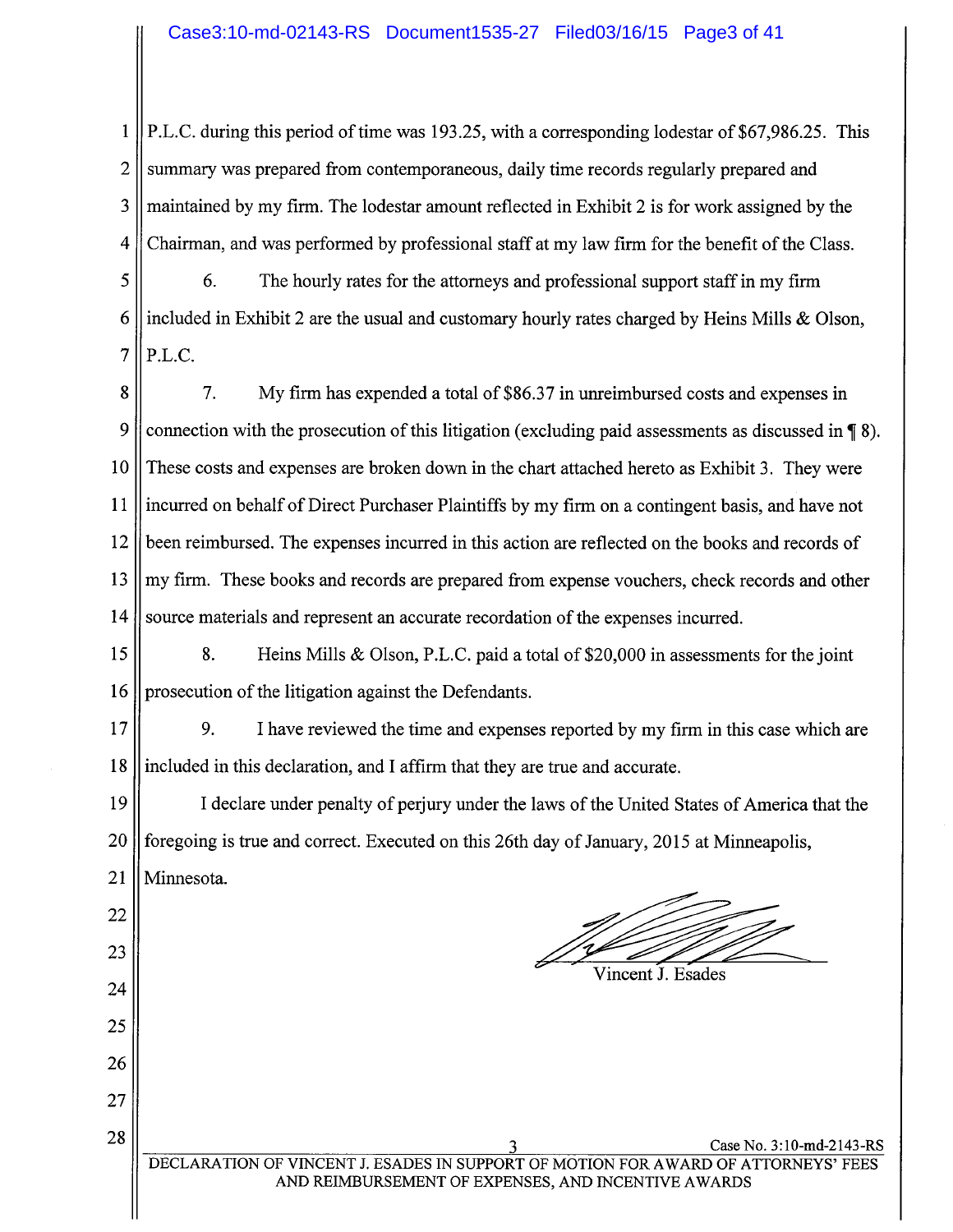Case3:10-md-02143-RS Document1535-27 Filed03/16/15 Page4 of 41

# **EXHIBIT 1**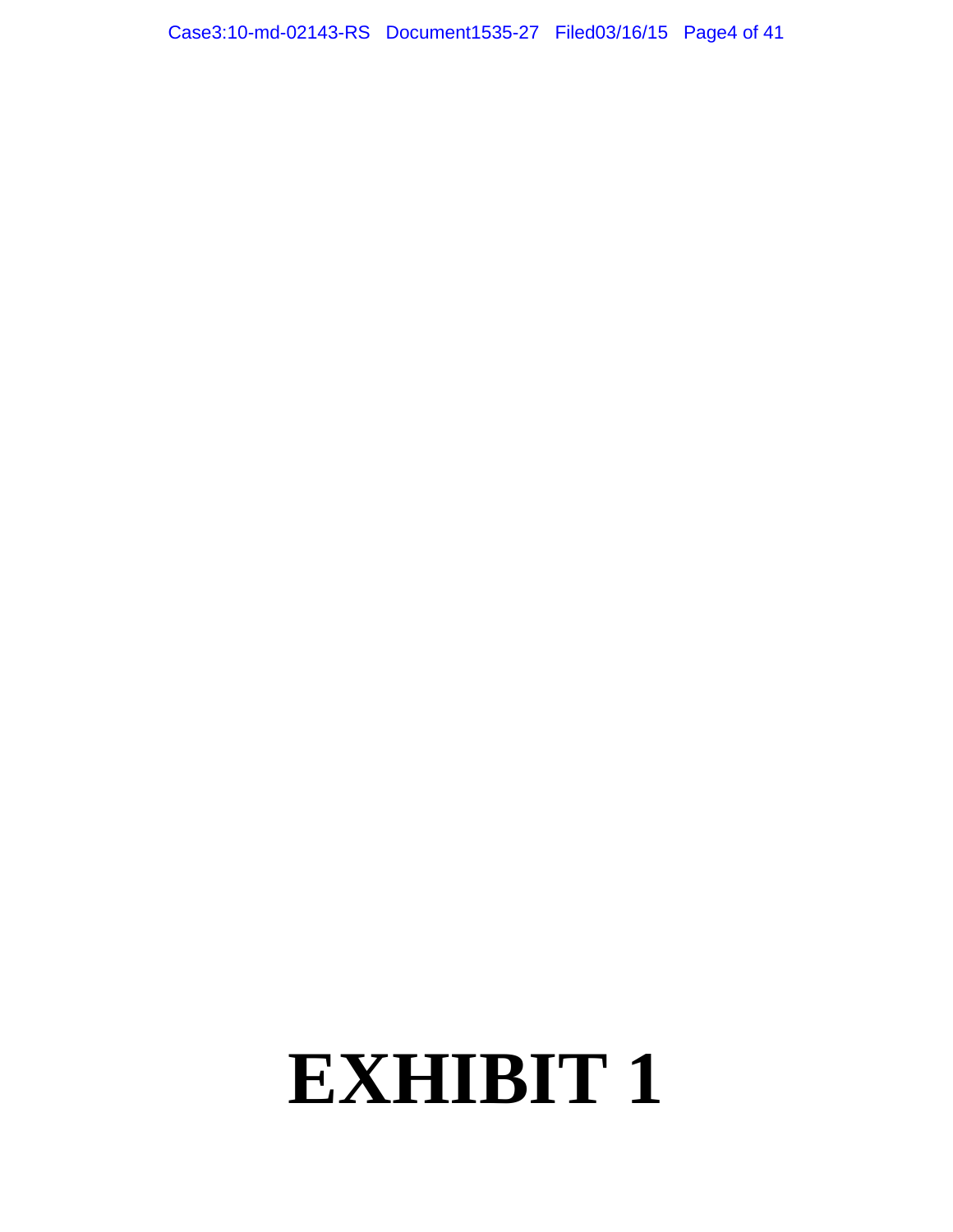

Heins Mills & Olson, p.l.c.

# **Firm Résumé**

The law firm of Heins Mills & Olson, P.L.C., located in Minneapolis, is a premier advocate for businesses, consumers and investors in the nation's courts. We focus our practice on complex litigation, frequently serving as lead counsel for national classes of businesses, shareholders and consumers in actions to redress securities fraud, antitrust violations, deceptive trade practices and consumer fraud. Our team of lawyers collectively has many decades of experience in complex litigation and has successfully handled more than 100 class actions, primarily in a leadership role.

#### **Antitrust**

 In the arena of antitrust litigation, Heins Mills has served as lead or co-lead counsel in dozens of cases representing plaintiff classes alleging price fixing, vertical trade restraints, monopolization and other anticompetitive conduct in diverse markets. We are currently serving as class counsel in antitrust cases venued in state and federal courts throughout the United States. Although our role varies, our contributions are always valuable. In some cases we serve in a court-appointed leadership capacity; in

#### **EXHIBIT 1**

310 Clifton Avenue, Minneapolis, Minnesota 55403 ● (612) 338-4605 ● www.heinsmills.com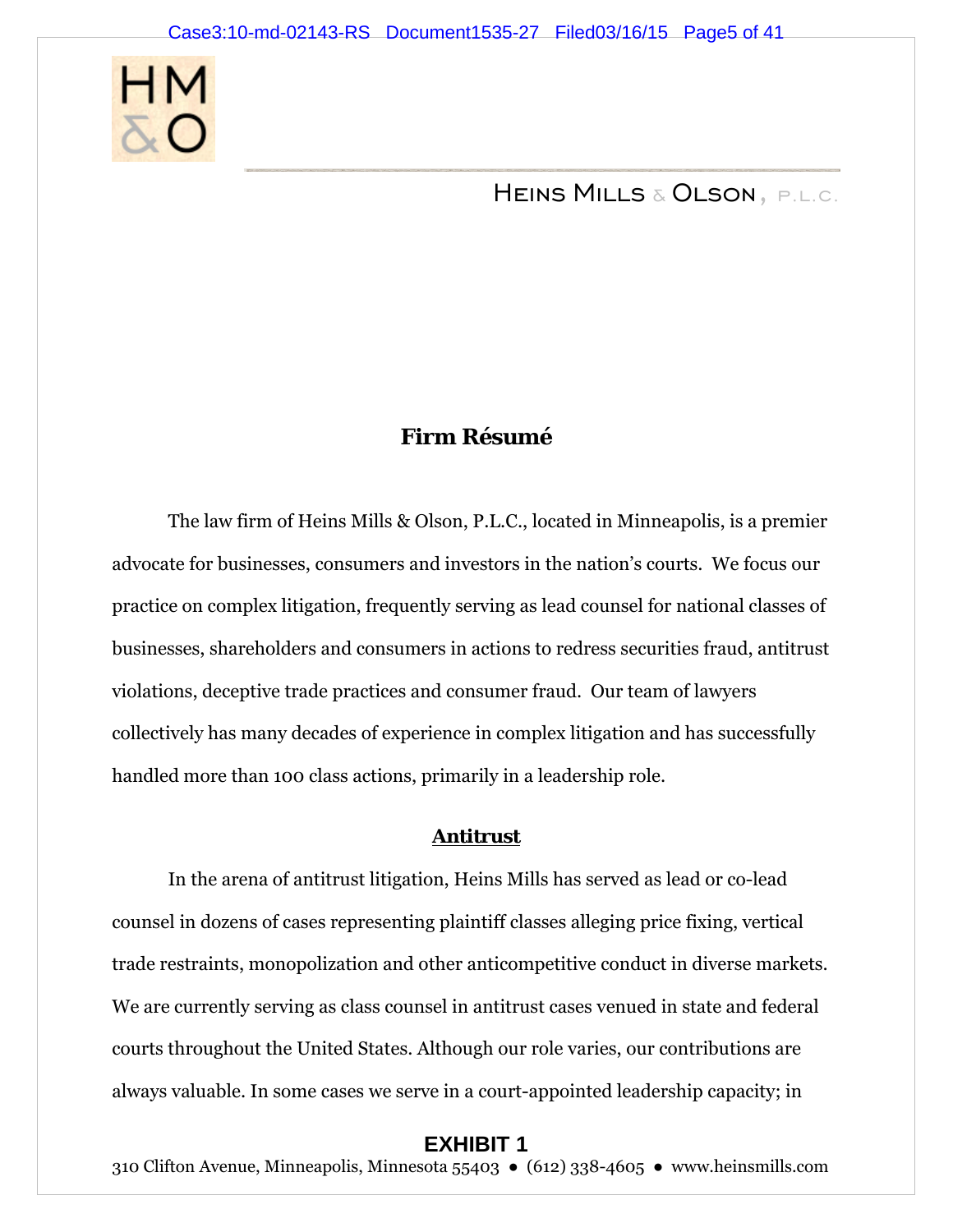

others we contribute as members of a court-approved executive committee or in a supportive role for the lead law firms.

# *Current Leadership Roles*

We are currently serving in a leadership role in the following cases:

- *In re Lidoderm Antitrust Litigation*, MDL No. 2521 (N.D. Cal.). We serve as co-lead counsel in this action and represent end-payor plaintiffs and a proposed nationwide class of end-payors seeking damages arising out of an alleged anticompetitive scheme to delay the availability of a generic version of the lidocaine patch Lidoderm. In November 2013, the court denied in central part the defendants' motion to dismiss the claims, finding that the complaint adequately alleges a large, unjustified payment to the generic manufacturers to stay off the market.
- *In re Aggrenox Antitrust Litigation*, MDL No. 2516 (D. Conn.). We serve as co-lead counsel in this litigation and represent end-payor plaintiffs and a proposed nationwide class of end-payors in this lawsuit alleging defendants took anticompetitive steps to delay generic competition for Aggrenox, including a payfor-delay settlement to delay entry of a generic version. Defendants' motion to dismiss is pending.
- *In re Lipitor Antitrust Litigation*, MDL No. 2332 (D.N.J.). We serve as colead counsel for the proposed end-payor class (consumers and health plan sponsors) in which alleges that drug manufacturers violated state antitrust and

2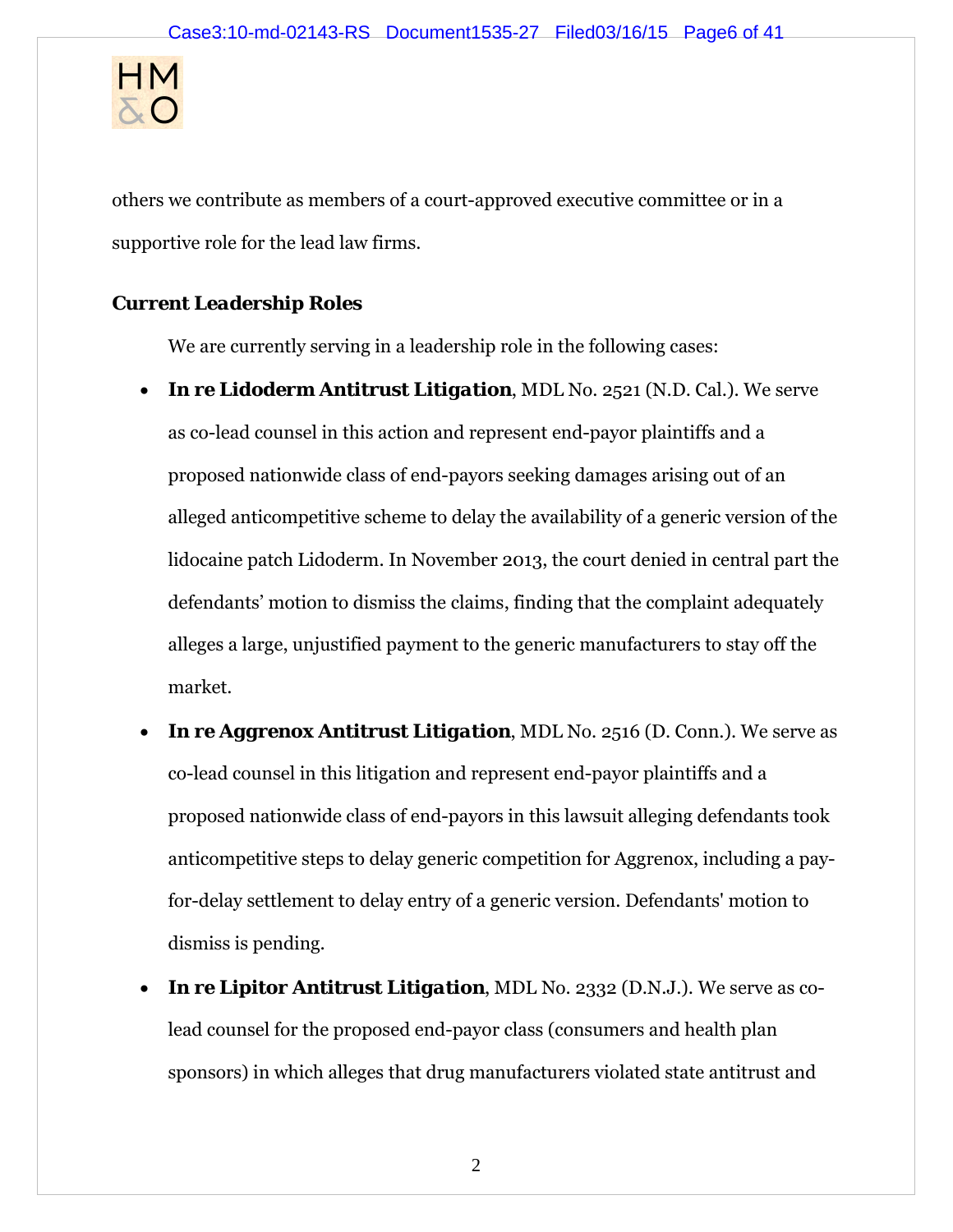

consumer laws by engaging in anticompetitive conduct to delay the entry of a generic version of Lipitor, resulting in significant overcharges to plaintiffs. On October 31, 2014, the district court granted defendants' motions to dismiss, deciding that plaintiffs had not satisfied a recent U.S. Supreme Court ruling allowing antitrust challenges to pay-for-delay agreements, directing the parties to mediation and temporarily staying the case. The end-payor plaintiffs and directpurchaser plaintiffs have appealed the district court's decision to the Third Circuit.

- *Glaberson (formerly Behrend) v. Comcast Corp.*, Case No. 03-cv-6604 (E.D. Pa.). We continue to serve as co-lead counsel in this long-running antitrust case alleging that Comcast allocated cable television markets and customers in restraint of trade and monopolized the Philadelphia area market for these services. After the court denied Comcast's summary judgment motion, the United States Supreme Court reversed a decision certifying the Philadelphia-area class. The trial court granted our request to proceed with a motion to certify a revised class in accordance with the Supreme Court's opinion. On December 12, 2014, the court certified the settlement class and preliminarily approved a settlement providing for \$50 million in cash, bill credits or free services to settlement class members.
- *Fond du Lac Bumper Exchange, Inc., et al. v. Jui Li Enterprise Co., et al.*, **(Aftermarket Sheet Metal Antitrust Litigation**), Case No. 2:09-cv-00852 (E.D. Wis.). We are serving as co-lead counsel a class action asserting

3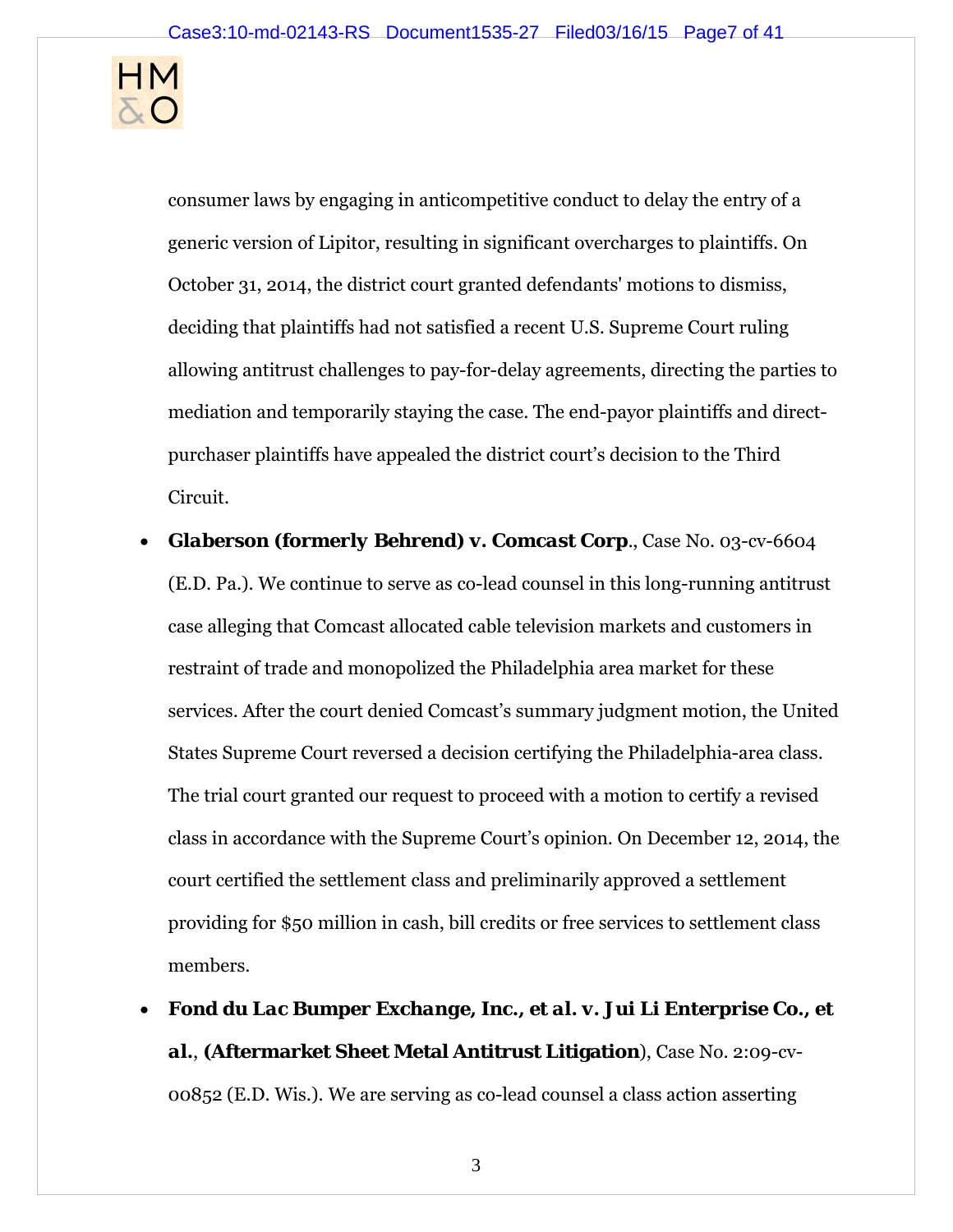

price-fixing claims on behalf of business purchasers of aftermarket automotive sheet metal parts.

*Fiber Optic Cable Litigation* **(multiple state and federal courts)**. We

serve as co-lead counsel in multi-state litigation against major telecommunications companies and utilities to vindicate the rights of landowners whose property was used for the installation of fiber optic cable without compensation. In that capacity we participated in fashioning an innovative global settlement that comprises separate agreements on a state-by-state basis. Recent settlements together exceed \$61 million, bringing the total number of state settlements to 38.

#### *Other Litigation Roles*

We also play important roles in the following cases:

## *In re NCAA Student-Athlete Name & Likeness Licensing Litigation*,

Case No. 4:09-cv-1967 (N.D. Cal.). We have been extensively involved in prosecuting this class action brought on behalf of current and former U.S. collegiate student-athletes alleging that they should receive a share of the revenue generated from use of their likenesses (e.g., use of their image as a video game avatar). The court certified the class for injunctive relief and in August 2014, after a trial in which we were integrally involved, court found that the NCAA's rules prohibiting compensation for likeness use is an antitrust violation. In a landmark decision, the court issued a permanent injunction against these rules.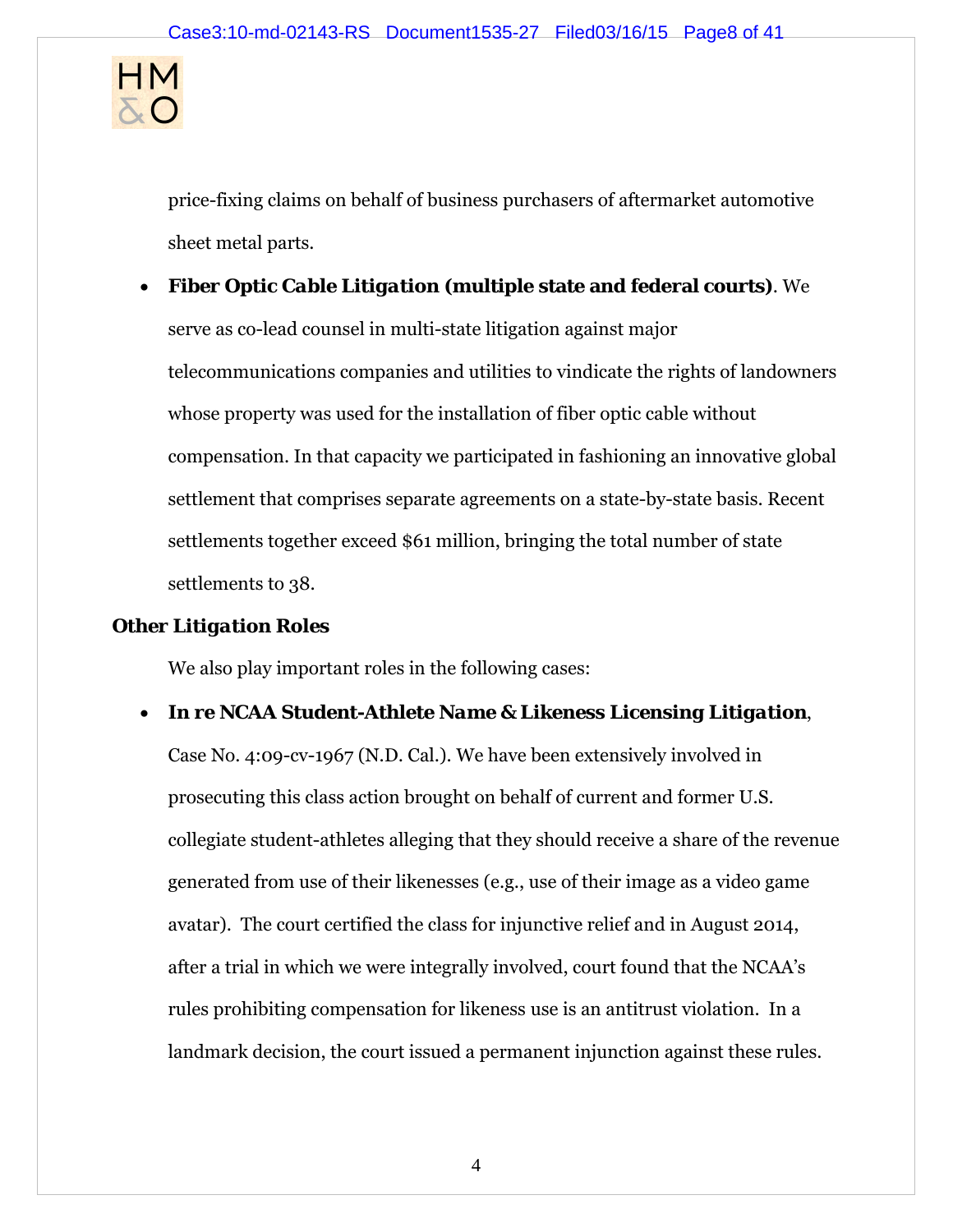

Before this result, in September 2013, a \$40 million settlement was reached with the two other defendants, Electronic Arts Inc. and Collegiate License Company.

- *In re Publication Paper Antitrust Litigation*, MDL No. 1631 (D. Conn.). We are a member of the Class Counsel Executive Committee leading this nationwide antitrust action alleging an unlawful conspiracy by manufacturers to fix the price of publication paper.
- *In re Pool Products Distribution Market Antitrust Litigation*, MDL No. 2328 (E.D. La.). We are a member of the plaintiffs' steering committee in this class action asserting claims of monopolization and attempted monopolization of the U.S. pool products distribution market. The court preliminarily approved a \$6.5 million settlement with one of the manufacturers on September 26, 2014, and a \$3.45 million settlement with another manufacturer on December 22, 2014.
- *In re Suboxone (Buprenorphine Hydrochloride and Naloxone)*

*Antitrust Litigation*, MDL No. 2445 (E.D. Pa.). We serve as a member of the court-appointed executive committee representing the proposed end-payor class in this action alleging defendant brand drug manufacturer used anticompetitive practices to improperly maintain its monopoly in the market for Suboxone and to prevent substitution of less-expensive generics. Defendants' motion to dismiss was denied on December 3, 2014, and discovery is now proceeding.

 *In re Aluminum Warehousing Antitrust Litigation*, MDL No. 2481 (S.D.N.Y.). We were appointed to the Plaintiffs' Steering Committee in this class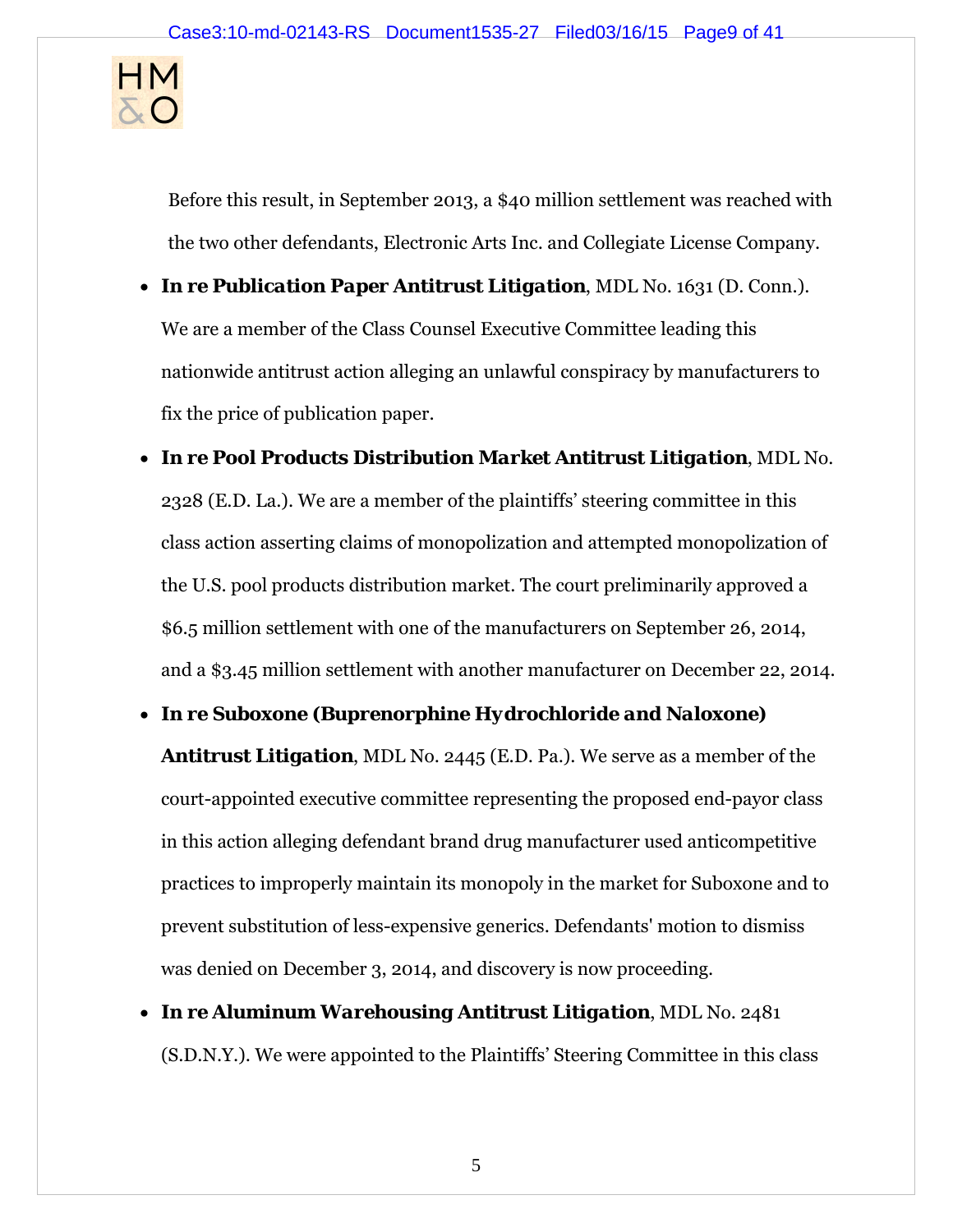

action alleging a conspiracy to inflate aluminum prices and restrain aluminum supplies. Defendants' motion to dismiss is pending.

- *In re Niaspan Antitrust Litigation*, MDL No. 2460 (E.D. Pa.). We also serve on the executive committee for the proposed end-payor class in this action alleging defendants entered into unlawful pay-for-delay agreements relating to the brand-name prescription drug Niaspan. Defendants' motion to dismiss was denied on November 8, 2014, and discovery is underway.
- *In re Polyurethane Foam Antitrust Litigation*, MDL No. 2196 (W.D. Ohio). We are counsel for one of the class representatives in this nationwide class action alleging price fixing and anticompetitive agreements in the market for polyurethane foam. On April 9, 2014, the court granted certification of the class, and on November 6 and 14, 2014, the court preliminarily approved settlements with two of the defendants in the combined amount of \$147.8 million.

# *Past Leadership Roles*

- We served as co-lead counsel in *In re Puerto Rican Cabotage Antitrust Litigation*, MDL No. 1960 (D.P.R), which involved price-fixing by Jones Act shipping companies for ocean shipping services between the U.S. and Puerto Rico.
- We served as co-lead counsel in *In re Aftermarket Filters Antitrust*  **Litigation**, MDL No. 1957 (N.D. Ill.), alleging antitrust, consumer protection and unfair competition claims against leading manufacturers of replacement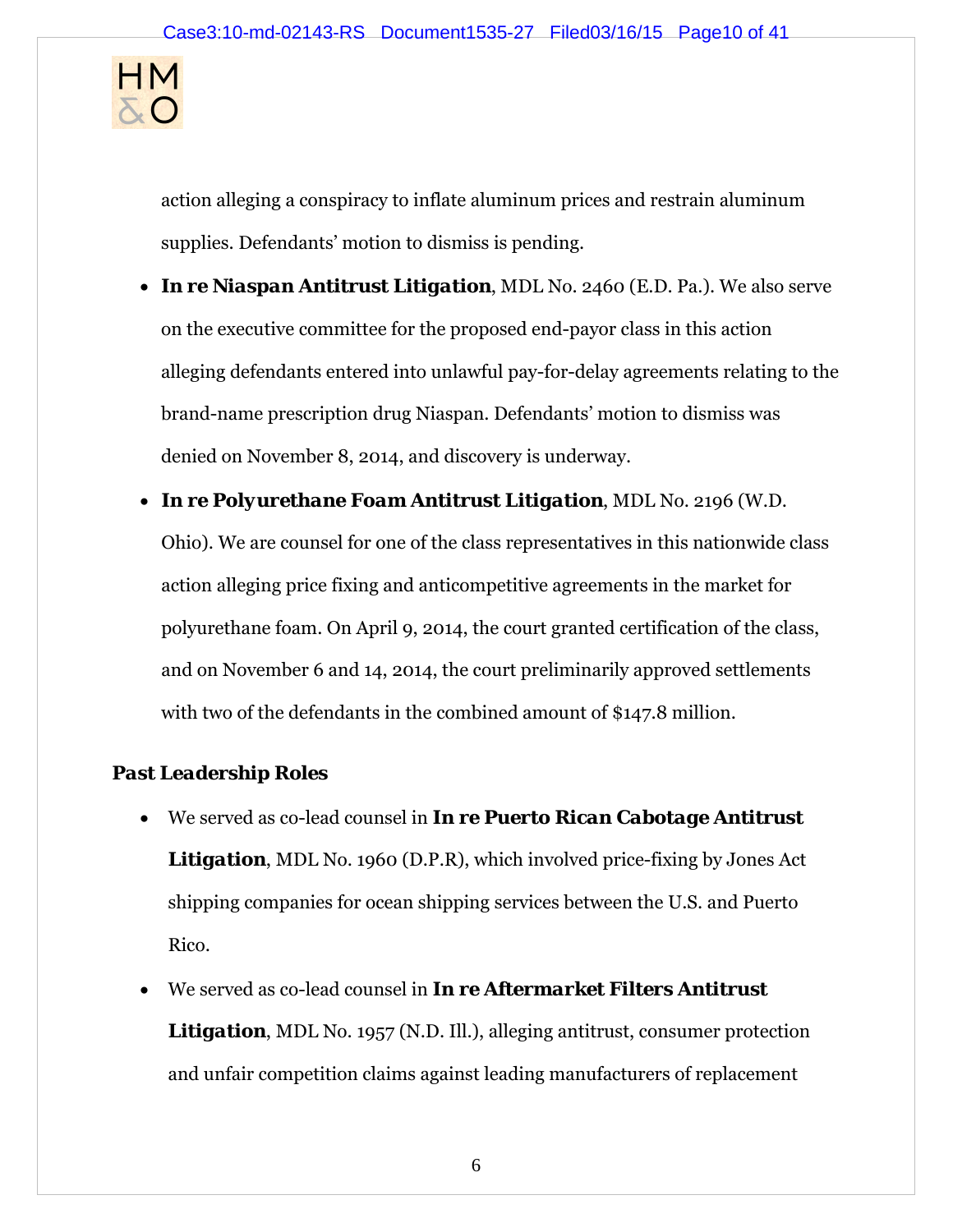

vehicle filters on behalf of indirect purchasers from multiple states. Settlements with all defendants were reached and received final approval.

- We served as co-lead counsel and co-lead trial counsel in *In re Polyester Staple Antitrust Litigation, MDL No. 1516 (W.D.N.C.), a class action on* behalf of business purchasers alleging price fixing of polyester staple fiber. The case was settled on the eve of trial, bringing the total recovery from all defendants to \$63 million—an amount exceeding single damages suffered by the class.
- We served as co-lead counsel and co-lead trial counsel in *In re High Pressure Laminates Antitrust Litigation*, MDL No. 1368 (S.D.N.Y.), where we tried a price-fixing case to verdict on behalf of businesses that purchased high-pressure laminates. We ultimately recovered \$40.5 million in settlement payments from several of the defendant manufacturers.
- We were one of two lead counsel firms representing a class of business purchasers of food additives in *In re Monosodium Glutamate Antitrust Litigation*, MDL No. 1328 (D. Minn.). We negotiated settlements with the defendants totaling \$123.4 million—an amount exceeding the single damages suffered by the class.
- As co-lead counsel in *In re Bulk Graphite Antitrust Litigation*, Case No. 02-cv-06030 (D.N.J.), we represented a nationwide class of business purchasers alleging price-fixing claims against manufacturers of bulk graphite. We reached a settlement exceeding the amount of single damages sustained by the class.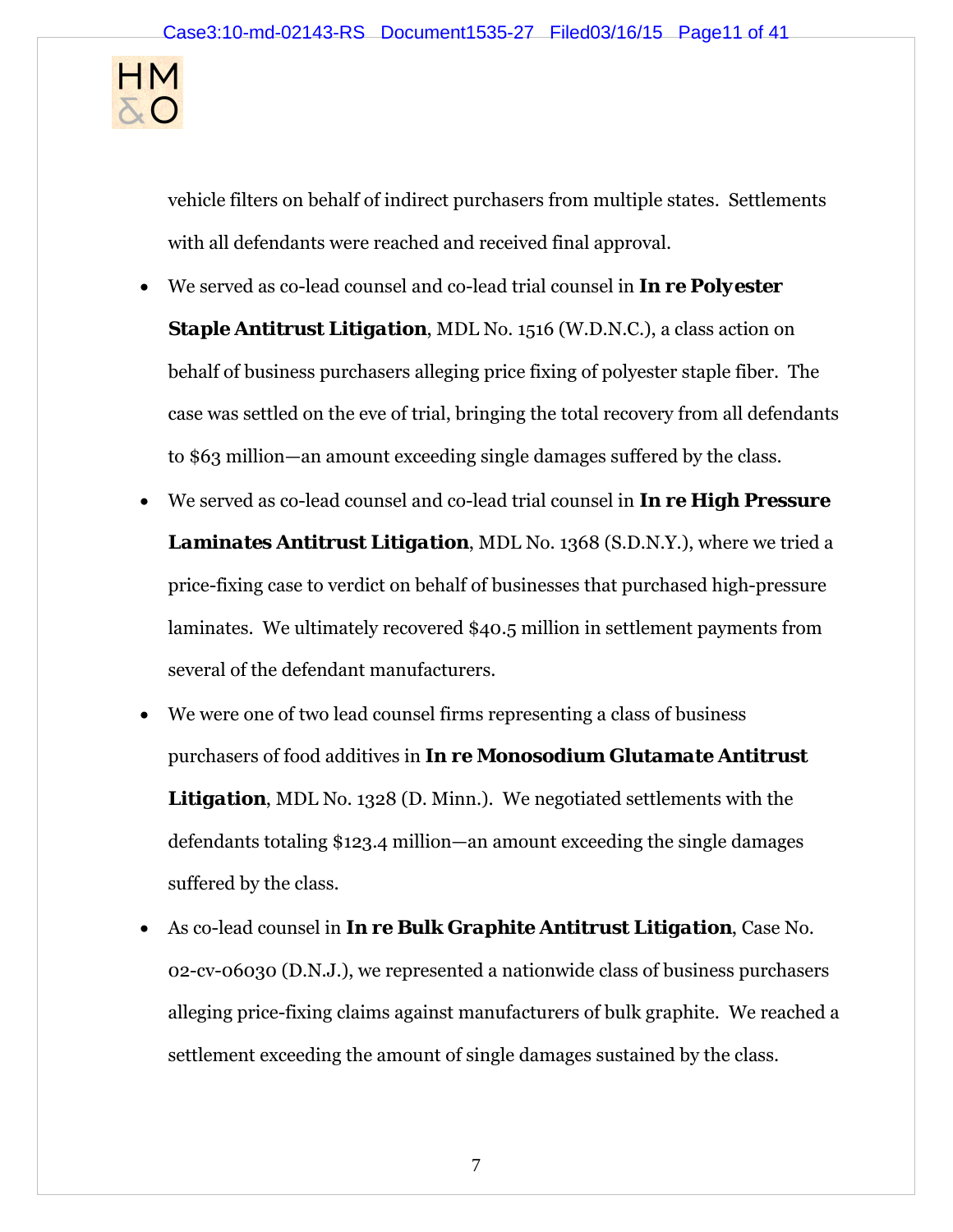

We served as lead trial counsel for a class of travel agents in *In re Travel* 

*Agency Commission Antitrust Litigation*, MDL No. 1058 (D. Minn.), which alleged that major domestic airlines conspired to fix agent commissions. The claims were settled on the eve of trial for a total of \$86 million.

 We were co-lead counsel for classes of consumers in actions asserting price-fixing claims brought in seventeen states against infant formula manufacturers. The cases were settled collectively for \$64 million in cash and infant formula products.

# **Securities Fraud**

Heins Mills is a leading advocate for individual and institutional investors. As sole lead counsel, we achieved two of the largest recoveries in the history of securities fraud class action litigation:

- On behalf of AOL and Time Warner shareholders, we achieved a settlement of \$2.65 billion in *In re AOL Time Warner, Inc. Securities Litigation*, MDL No. 1500 (S.D.N.Y.). Of that amount, \$2.4 billion was paid by media giant Time Warner and \$100 million was paid by its financial auditor, Ernst & Young. The Department of Justice also contributed \$150 million from a settlement it reached with Time Warner in a related enforcement action.
- In *In re Broadcom Corp. Securities Litigation*, Case No. 01-cv-275 (C.D. Cal.), we recovered \$150 million for a class of investors in Broadcom, one of the leading providers of microprocessors enabling broadband communications.

8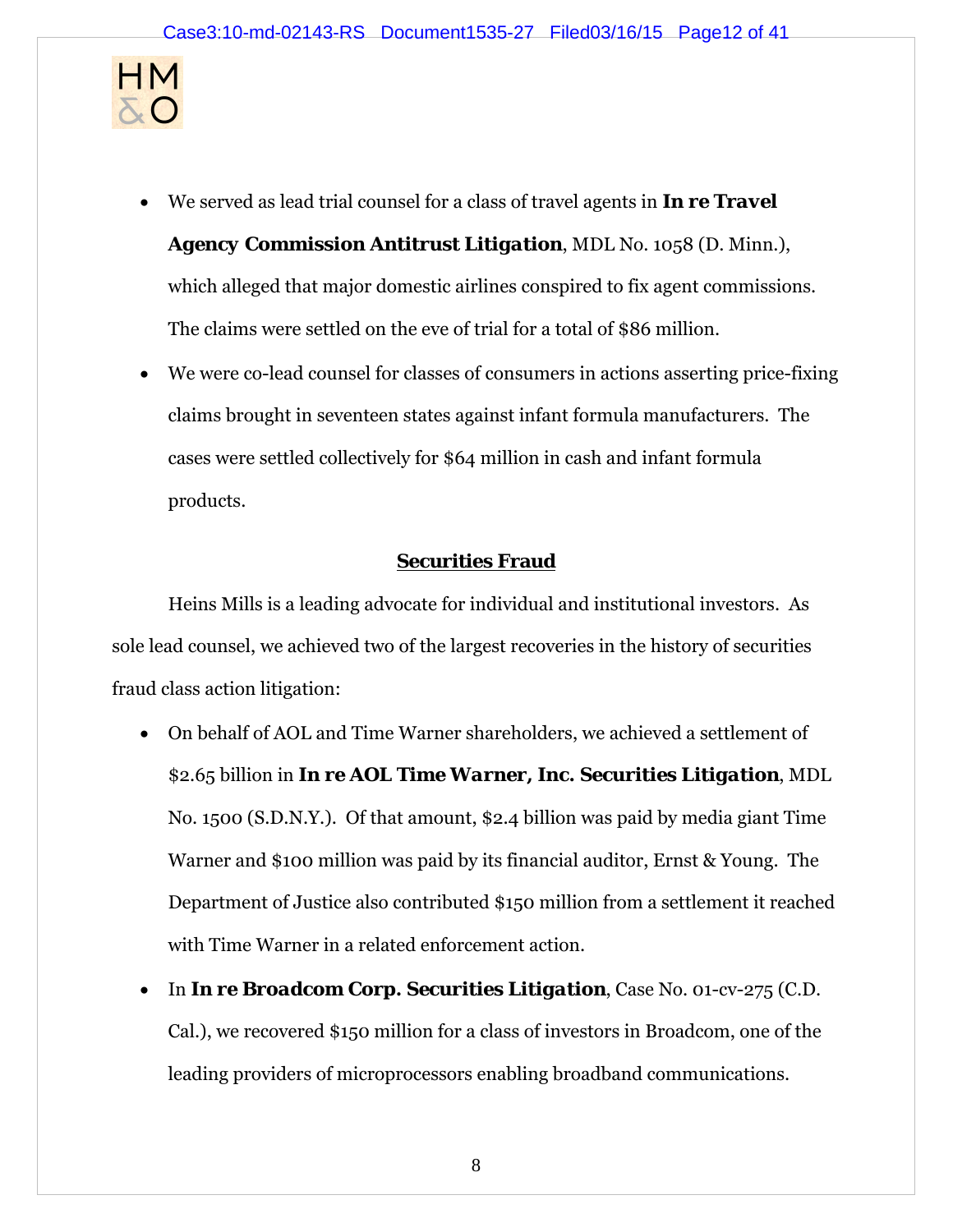

The firm has also played leadership roles in a variety of other securities fraud class litigation. As lead counsel for class investors in *In re Mercury Finance Company Securities Litigation*, for example, we negotiated a settlement with Mercury's auditing firm for \$40.5 million, then one of the largest amounts ever recovered from an accounting firm for violations of the securities laws. In addition, we recovered more than \$15 million in total from Mercury's officers and directors, and from Mercury itself, even though the company was in bankruptcy.

We are currently serving as liaison counsel in *Freedman v. St. Jude Medical,*  Inc., Case No. 12-cv-3070 (D. Minn.), a securities fraud class action alleging on behalf of purchasers of common stock of St. Jude Medical, Inc. that the company failed to disclose problems with leads it made for implantable cardiac defibrillators.

We are especially proud of the results our firm has obtained for institutional investors. We have successfully represented numerous state pension funds managing billions of dollars in assets. Among them are the Minnesota State Board of Investment, Utah State Retirement Board, Teachers' Retirement System of Alabama, Employees' Retirement System of Alabama, Judicial Retirement Fund of Alabama, Public Employees' Retirement Association of Colorado, as well as a number of Taft-Hartley health, welfare and pension funds.

#### **Consumer Protection**

Heins Mills has represented consumers injured by violations of a wide variety of deceptive trade practices and consumer protection laws. The firm has brought claims

9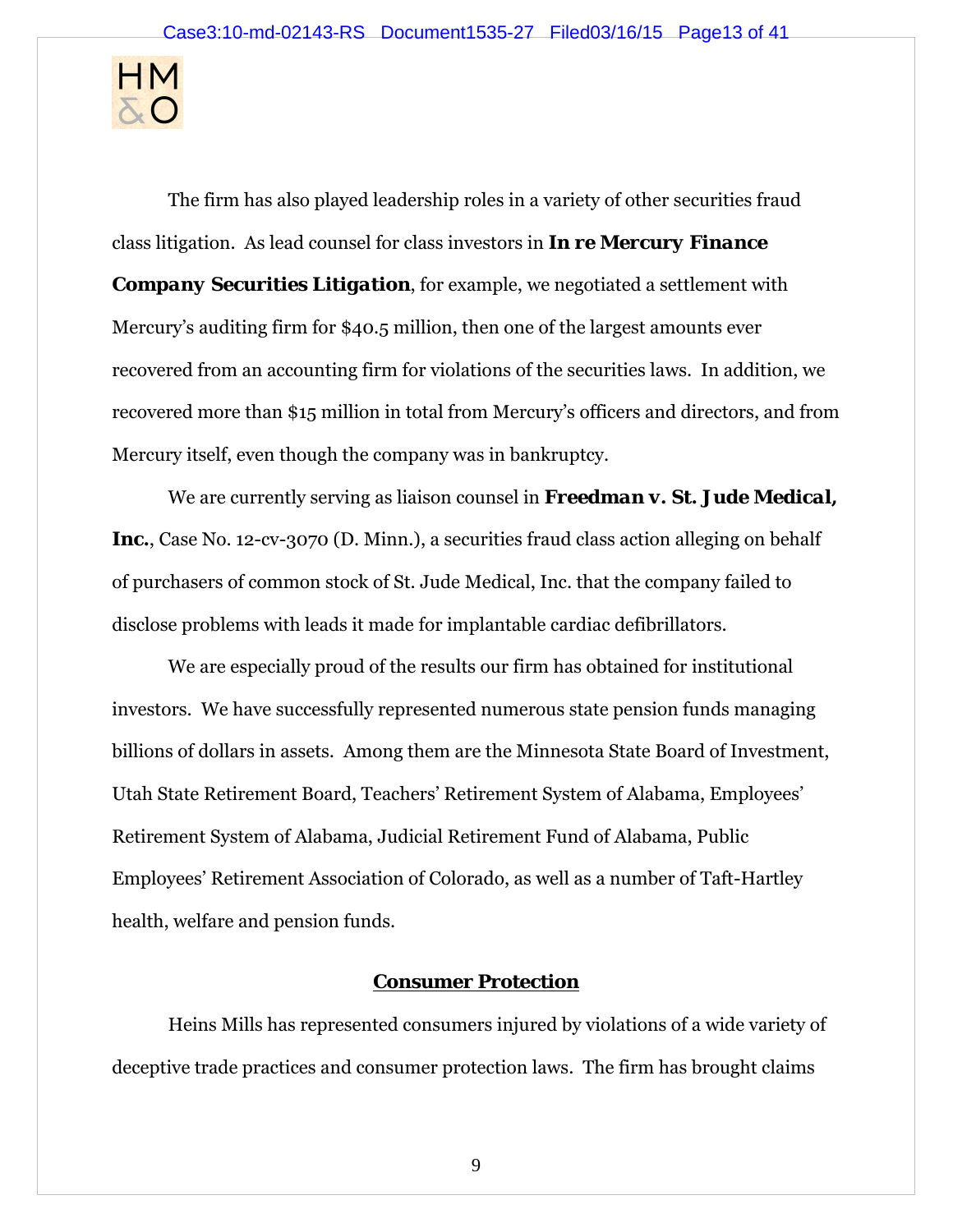

on behalf of all types of consumers, including purchasers of prescription drugs, long distance telephone service, air compressors, smoke detectors, lawn mower engines and hearing aids. Examples of our consumer law cases include:

Heins Mills serves as lead counsel for the consumer class in *In re Target* 

*Corporation Customer Data Security Breach Litigation*, MDL No. 2522 (D. Minn.), a class action on behalf of consumers against Target Corporation arising from a large data security breach. In a significant ruling on December 18, 2014, Judge Magnuson allowed the majority of consumer plaintiffs' claims to proceed in largely denying Target's motion to dismiss.

- Heins Mills is co-lead counsel in *Glaberson (formerly Behrend) v. Comcast Corp*., No. 03-6604 (E.D. Pa.), a long-running antitrust case alleging that Comcast restrained trade and monopolized the cable television market in the Philadelphia area. On December 12, 2014, the court certified a settlement class and granted preliminary approval of a \$50 million settlement comprising both cash payments for former subscriber class members and bill credits and services for current subscribers.
- *In re Fiber Optic Cable Litigation (***multiple jurisdictions)**. We serve as co-lead counsel in multi-state litigation against major telecommunications companies and utilities to vindicate the rights of landowners whose property was used for the installation of fiber optic cable without compensation. In that capacity we participated in fashioning an innovative global settlement that comprises separate agreements on a state-by-state basis. To date, a total of 40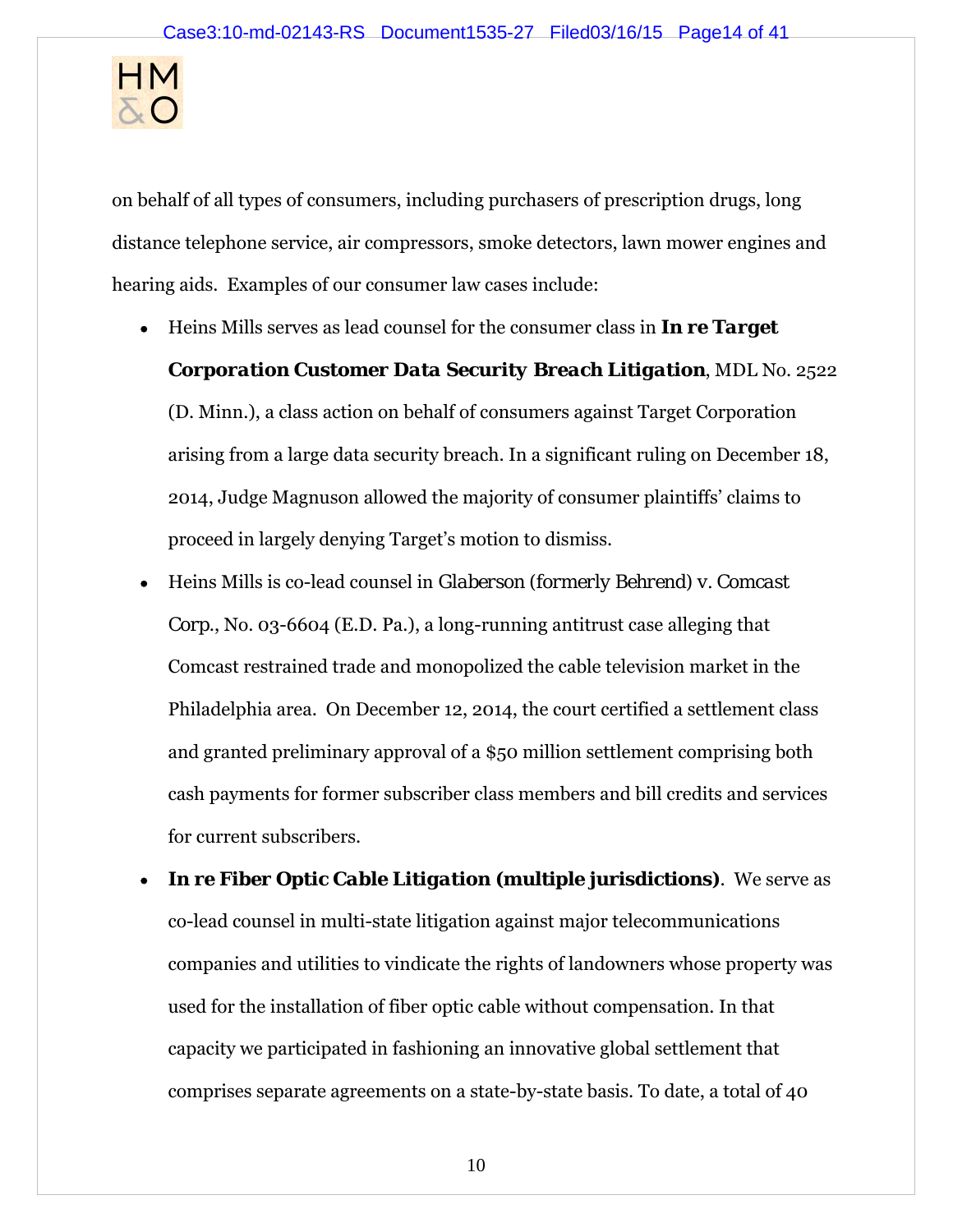

state settlements have been finally approved in an aggregate amount of approximately \$62 million.

- We were one of three co-lead counsel in *In re Universal Service Fund Telephone Billing Practices Litigation*, MDL No. 1468 (D. Kan.), representing business and residential customers nationwide alleging a conspiracy to fix USF surcharges and breach of contract claims against long-distance telephone companies. The November 2008 trial resulted in a verdict for the class, which was affirmed on appeal.
- Beginning in 2004, Heins Mills represented classes of consumers nationwide in *In re Lawnmower Engines Horsepower Marketing & Sales Practices Litigation*, MDL No. 1999 (E.D. Wis.), alleging consumer fraud, civil conspiracy and unjust enrichment claims against manufacturers of lawn mowers and lawn mower engines. Heins Mills' leadership resulted in nationwide settlements with all defendants.
- We served as co-lead counsel in *In re Aftermarket Filters Antitrust*  **Litigation**, MDL No. 1957 (N.D. Ill.), alleging antitrust, consumer protection and unfair competition claims against leading manufacturers of replacement vehicle filters on behalf of consumer purchasers from multiple states. Settlements with all defendants were reached and received final approval.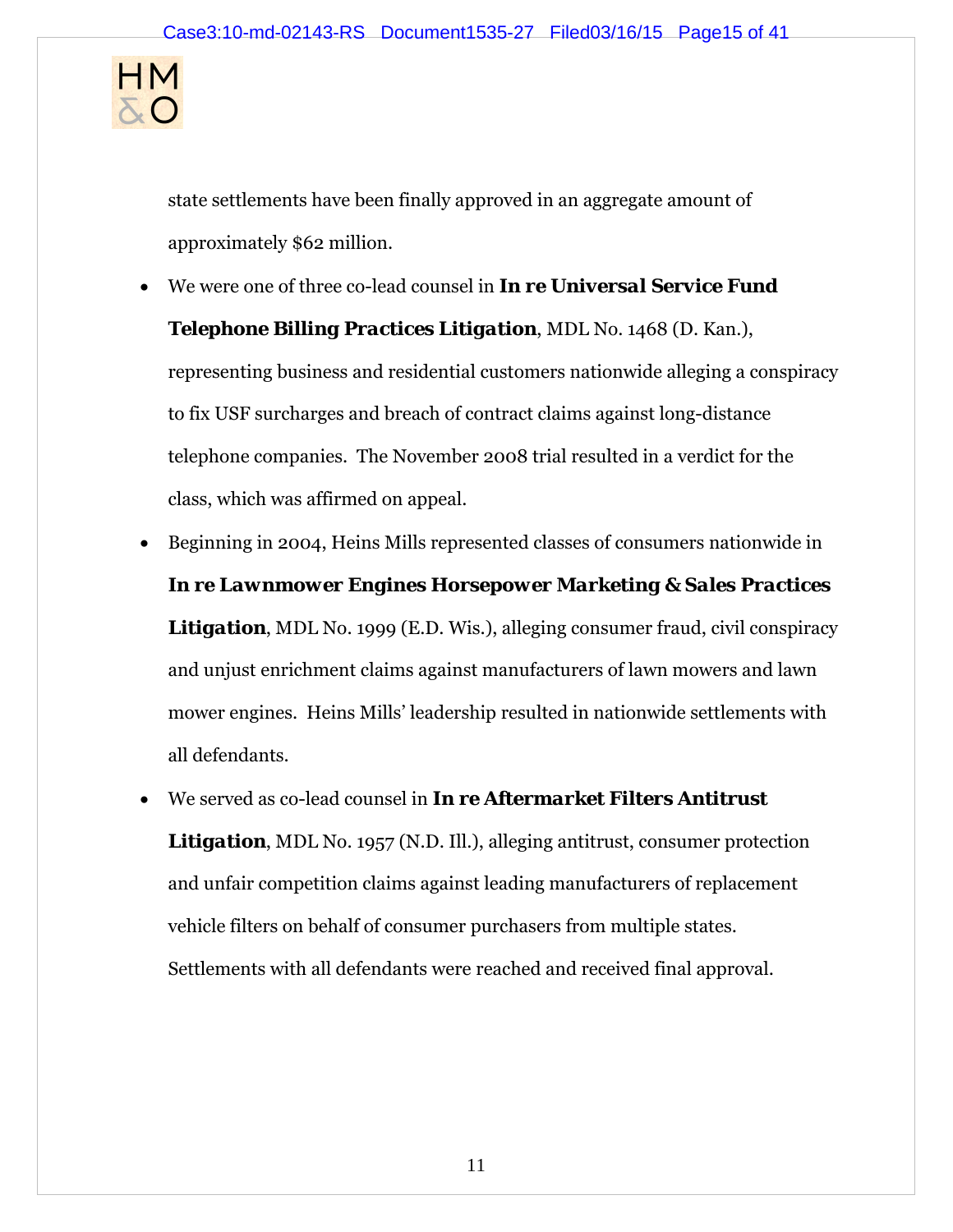

# **Other Recent Results**

 While serving in various roles, our advocacy has recently helped achieve favorable results in the following cases:

- *In re Titanium Dioxide Antitrust Litigation*, Case No. 10-cv-00318 (D. Md.). On December 13, 2013, the Court granted final approval to settlements totaling \$163.5 million in this action alleging that manufacturers of titanium dioxide conspired to fix prices for the product. Our client is one of the named plaintiffs in the action.
- *In re Cathode Ray Tube (CRT) Antitrust Litigation*, MDL No. 1917 (N.D. Cal.). We are one of a number of law firms on the consolidated complaint in this action, which alleges that manufacturers of CRTs established a global cartel that set artificially high prices for CRTs and the televisions and monitors that contain them. Settlements with all named defendants have been reached, totaling \$127.45 million. The court has granted final approval for all settlements except the two most recent, which have been preliminarily approved.
- *In re Plasma-Derivative Protein Therapies Antitrust Litigation*, MDL No. 2109 (N.D. Ill.). Our client is one of three named plaintiffs on the consolidated complaint alleging that producers of immunoglobulin and albumin restricted the supply of these blood-product therapies to inflate their prices. In April 2014, the court granted final approval of a settlement with the two remaining defendants, bringing the total amount of settlements to \$128 million.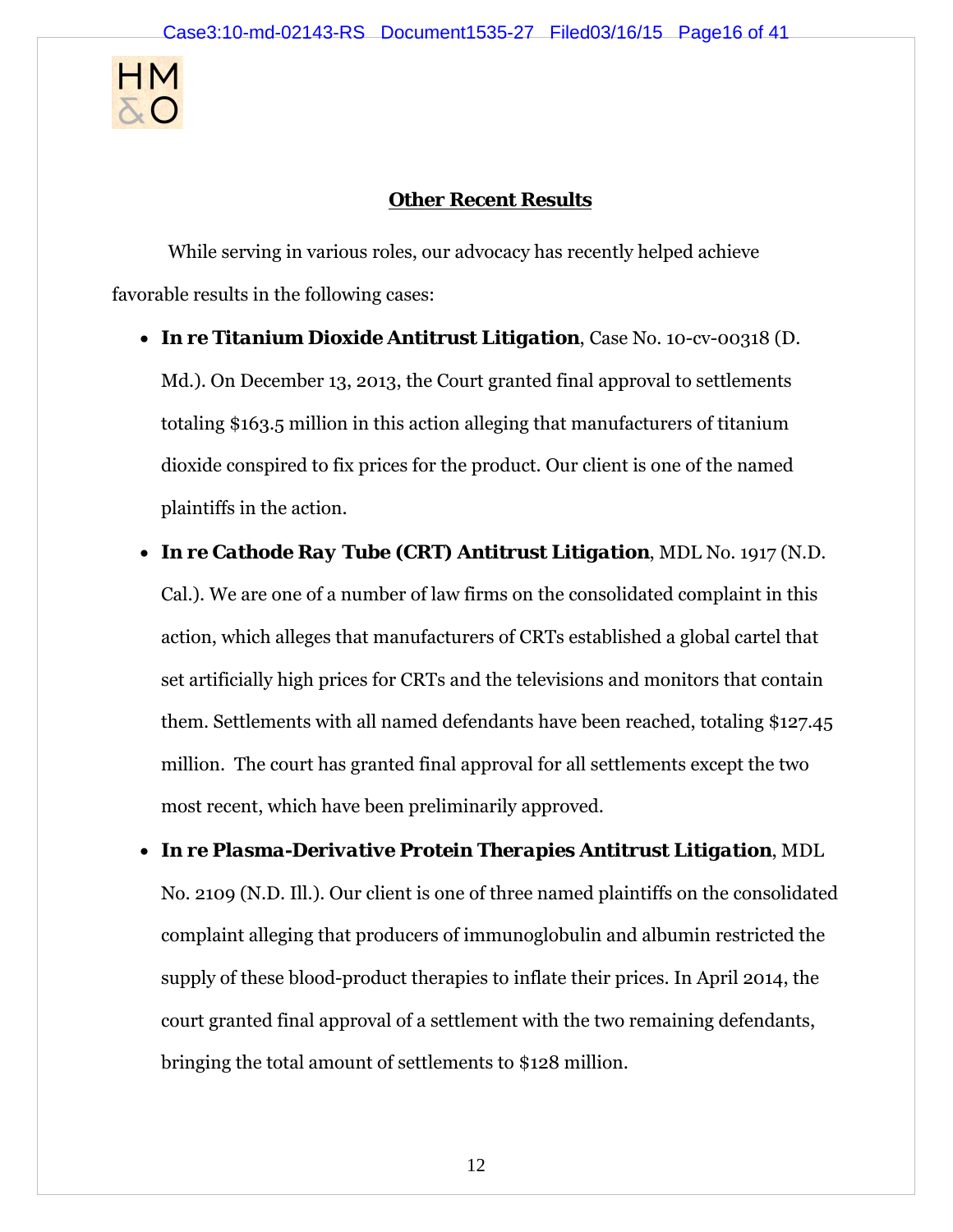

- *In re Municipal Derivatives Antitrust Litigation*, MDL No. 1950 (S.D.N.Y.). The court granted final approval of settlements totaling more than \$126 million in this class action alleging bid rigging and other anticompetitive conduct in the municipal derivatives industry by providers and brokers of municipal derivatives sold in the U.S. We represented the Puerto Rico Electric Power Authority (PREPA), one of the named plaintiffs.
- *Refrigerant Compressors Antitrust Litigation*, Case No. 09-md-02042 (E.D. Mich.). Our client and other named plaintiffs in this action allege that the defendants conspired to fix prices of refrigerant compressors. On January 9, 2014, the court preliminarily approved four settlements totaling approximately \$48.4 million. After a fairness hearing on June 12, 2014, the court granted final approval of the settlements, reduced to approximately \$30 million to reflect class members who elected to opt out of the settlements.
- *In re Processed Egg Products Antitrust Litigation*, MDL No. 2002 (E.D. Pa.). On October 10, 2014, the court granted final approval of the most recent settlement in this action, for \$28 million, in this class action brought by egg buyers alleging that egg producers conspired to reduce domestic egg supplies to inflate prices.
- *In re Actos End-Payor Antitrust Litigation*, Case No. 13-cv-09244 (S.D.N.Y.). We represent health and welfare fund plaintiffs and a proposed endpayor class of purchasers in this antitrust action alleging that defendants took anticompetitive steps to delay entry of lower-priced versions of prescription drugs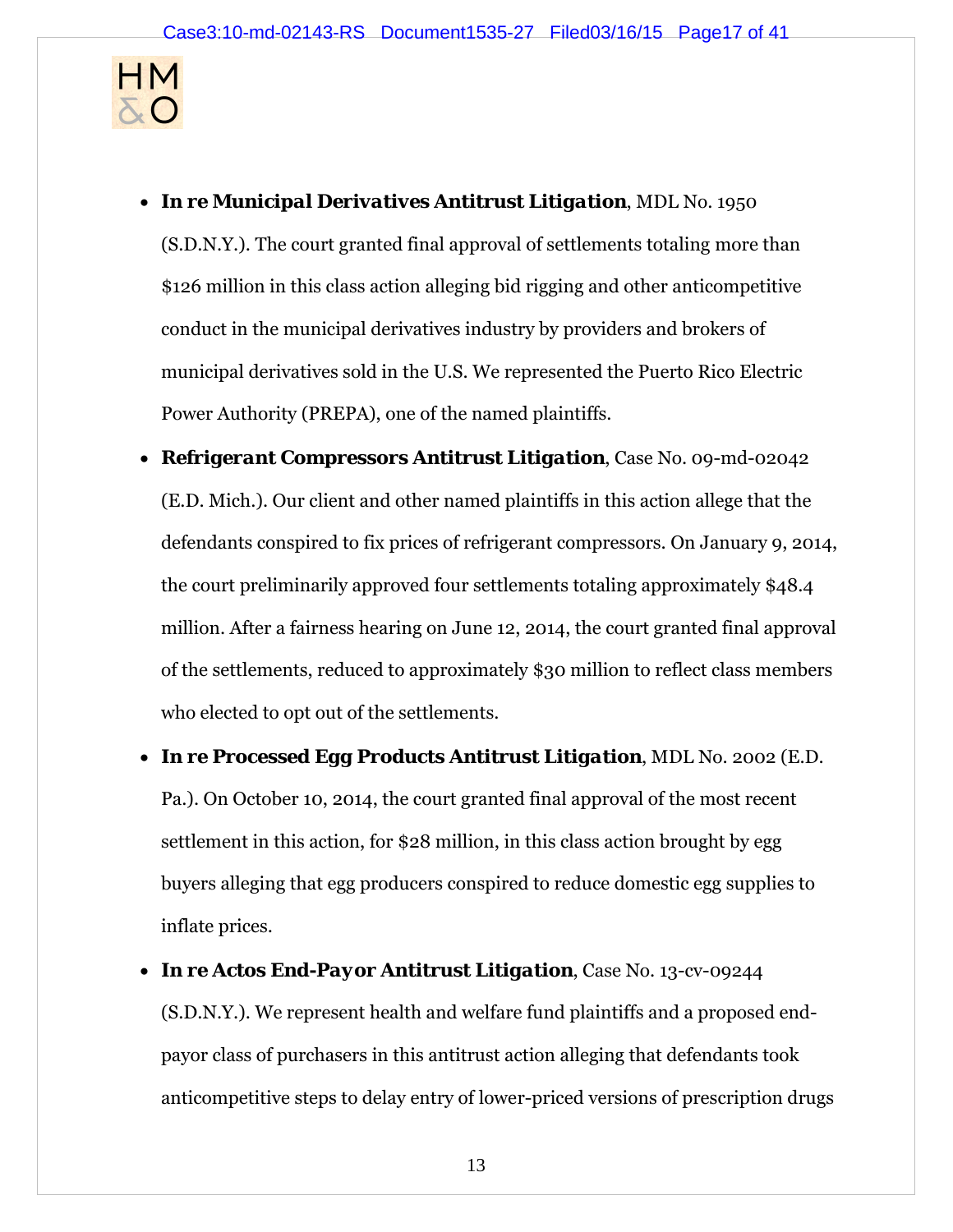

(ACTOS and ACTOplus met), resulting in price overcharges to plaintiffs and the proposed class.

# **Judicial Recognition of Heins Mills & Olson's Skill and Effectiveness**

Among judges, clients and peers, Heins Mills enjoys a reputation for its aggressive and skillful advocacy in class litigation of national and international import. The following are examples of praise we have received from the bench:

- The judge presiding over the multidistrict litigation in *In re Monosodium Glutamate Antitrust Litigation*, the Hon. Paul A. Magnuson, said of our work as co-lead counsel: "I'll make no bones about this, I think this is as fine a job of plaintiff lawyering as I've ever seen, . . . I particularly take my hat off to the plaintiffs' counsel here."
- The presiding judge in *AOL Time Warner*, the Hon. Shirley W. Kram, complimented our firm for its "exceptional lawyering in this case" and added that she "continues to be impressed with the quality of representation provided by [Heins Mills & Olson], its prosecution of the lawsuit, and its negotiation of the Settlement." She added, "Not only do the parties dispute the amount of damages sustained by the Class, they continue to dispute the very existence of damages. In light of this fundamental disagreement, the \$2.65 billion Settlement secured by Plaintiffs is all the more impressive."
- The judge who approved the *Broadcom* settlement, the Hon. Dickran Tevrizian, described it as "an exceptional result given the complexity of the case, and despite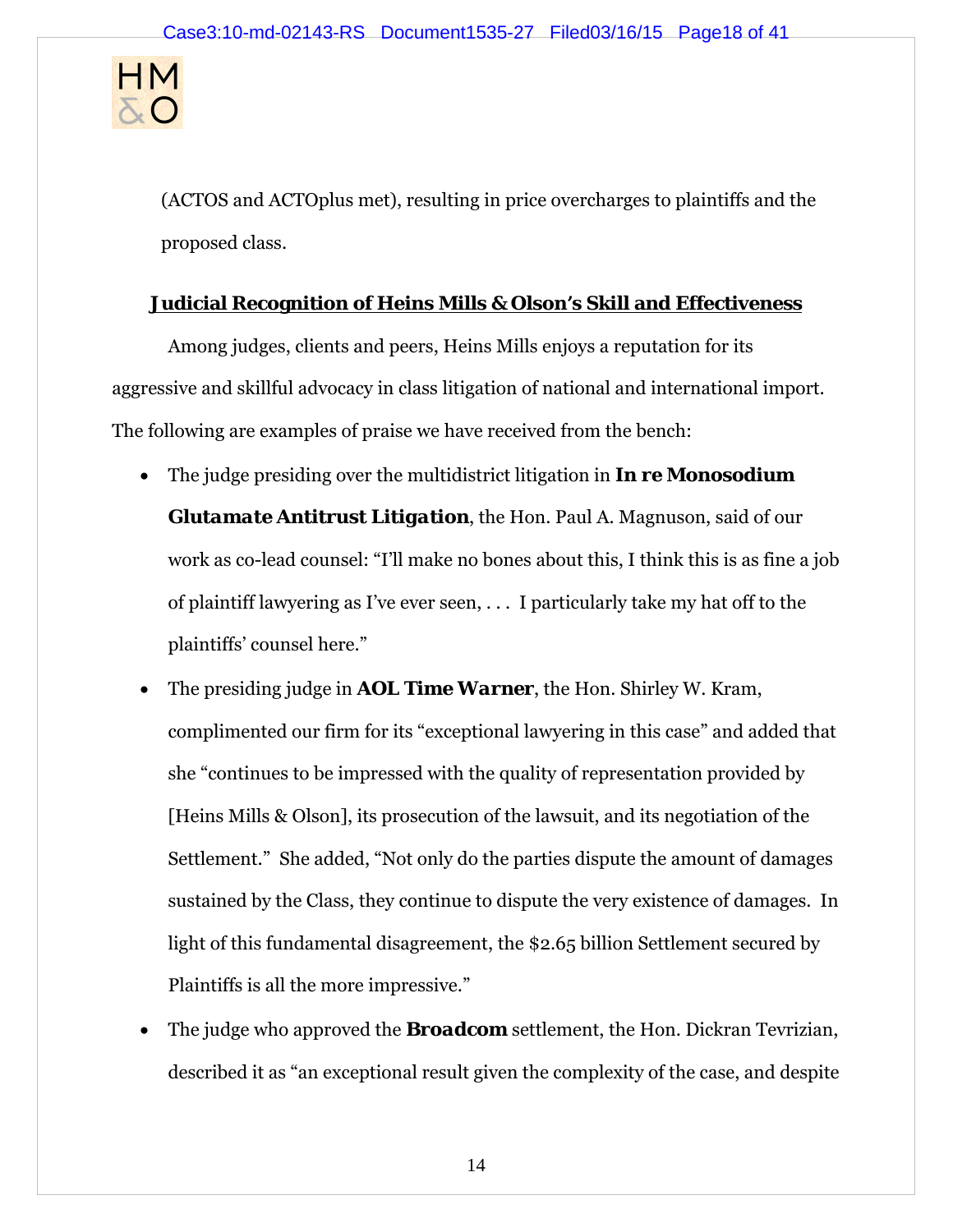

keenly contested and very complex facts. . . . Class Counsel's ability to obtain a favorable settlement despite formidable opposition confirms their immense skill."

## **Recent Accolades**

During the past year, our firm and its lawyers have continued to earn awards recognizing our superior ability and achievements.

- Samuel Heins, Vince Esades and Renae Steiner have consistently been named as "Super Lawyers" in the practice of antitrust and other complex litigation on the annual Thomson Reuters list of outstanding attorneys, most recently in the 2014 edition. In addition, James Anderson was named as a "Rising Star" in the areas of antitrust, securities and consumer law litigation.
- The 2014 edition of *The Legal 500 US*, which ranks "the best of the best" law firms in the country based on comments from clients and peers, again placed Heins Mills on its list of leading firms in antitrust class action litigation. The firm is one of only five to receive top ranking. As *The Legal 500 US* notes, Heins Mills "has 'top-level skill across the board with a deep bench' and is 'comprised of excellent attorneys, many of whom are highly experienced and all of whom provide superlative customer service.'" The publication also acknowledged Vincent Esades, Renae Steiner and David Woodward individually as top litigators in the field.
- Our firm is one of only six in Minnesota to be "highly recommended" by *Benchmark Plaintiff: The Definitive Guide to America's Leading Plaintiff Firms*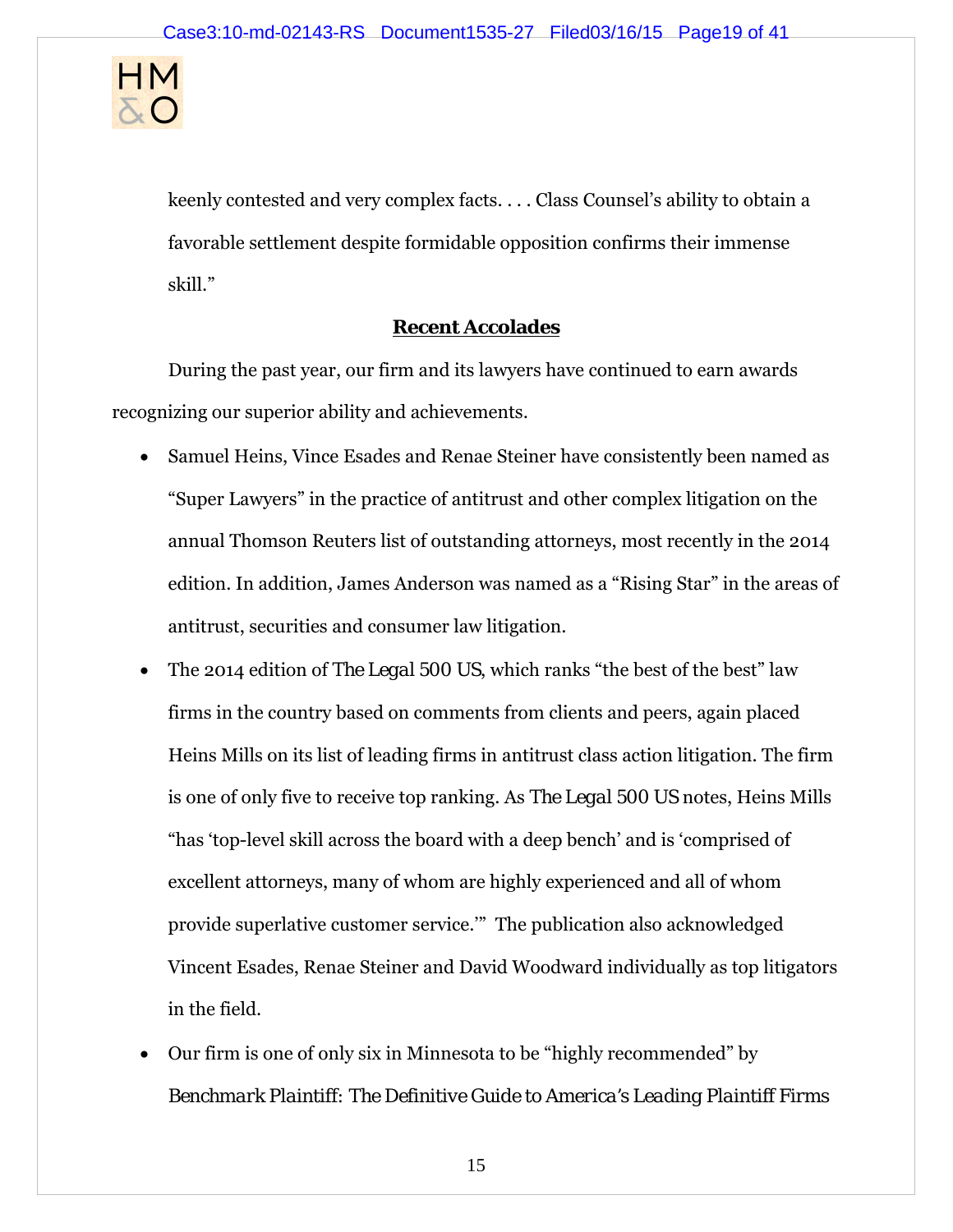

*& Attorneys*. The inaugural edition wrote that "the litigators of Heins Mills & Olson are disruptive apostles for plaintiffs that have been wounded by corporate transgressors" and "have propelled this firm to top standing in the eyes of their peers." The guide also recognizes Vincent Esades, Samuel Heins, Dylan McFarland, Renae Steiner and David Woodward as Minnesota "Litigation Stars" in the practice of Antitrust, Consumer Protection, Securities, and Commercial Litigation. Renae was also honored as one of the Top 150 Women in Litigation. These selections are the product of a six-month research project during which *Benchmark* conducted extensive interviews with litigators and clients.

- *Who's Who Legal*, a publication by Global Competition Review, has selected Renae Steiner and Vince Esades for 2015 as being among the world's leading competition lawyers. The selection process includes questionnaires, independent research of the legal press and peer evaluations.
- We were named the recipient of the 2013 Litigation Law Firm of the Year in Minnesota award from Corporate INTL. According to Corporate INTL, its awards "commemorate those who have been active over the past 12 months and who have shown excellence not only in expertise but in service and during a difficult global economic downturn." To select award winners, Corporate INTL "undertake[s] detailed research in all categories through our editorial and research teams." Heins Mills & Olson was "chosen by an independent panel of senior lawyers and leaders from industry and private practice." Corporate INTL has a global circulation comprising leaders in the legal and financial advisor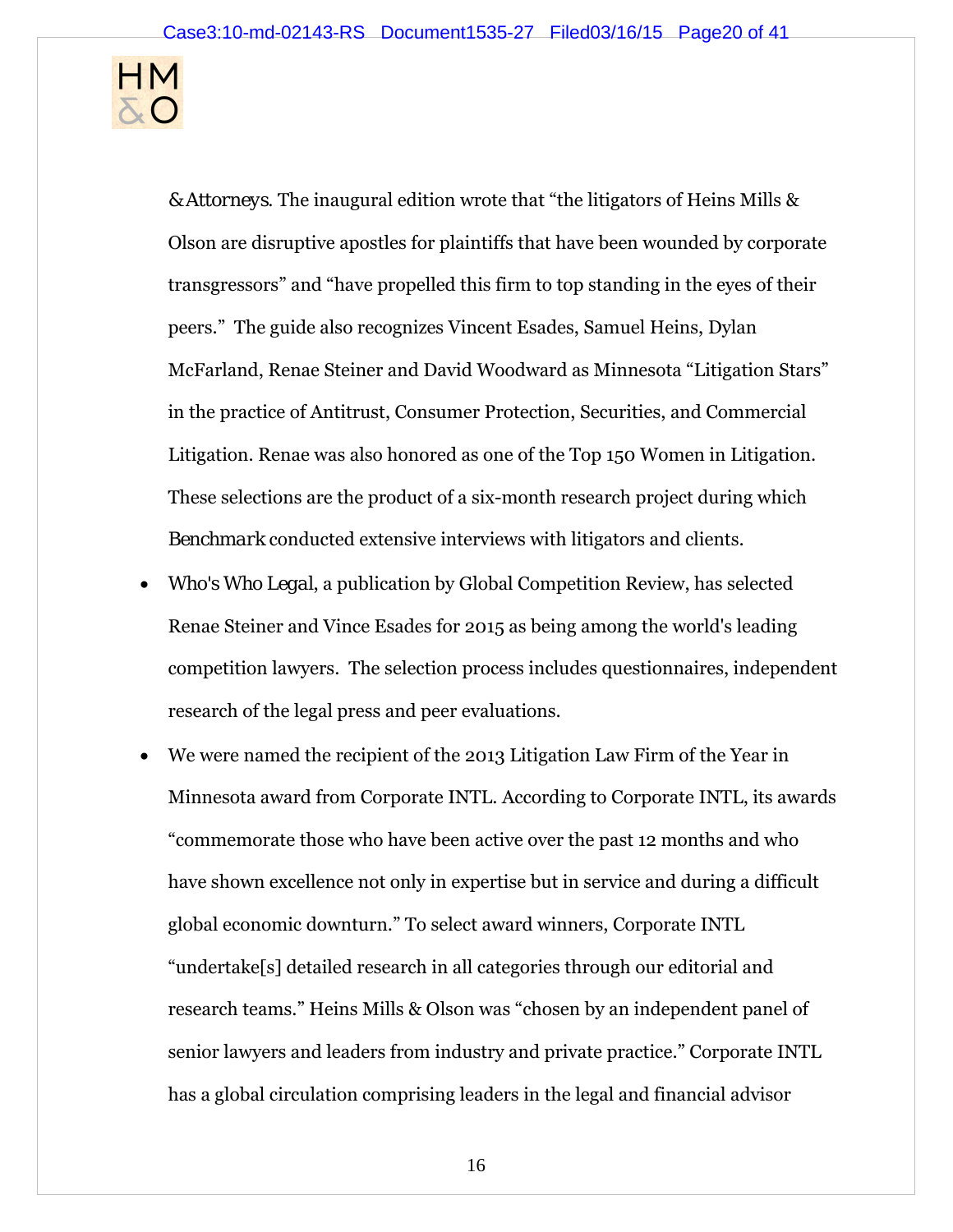

communities, senior management of leading businesses, both public and private, the venture capital community, and members of various networks and alliances.

 Commentators have also recognized Heins Mills for its groundbreaking advocacy in antitrust cases. An example is the landmark decision we obtained from the First Circuit, historically an arbitration-friendly court, invalidating class action bans in cable TV subscriber agreements. The ruling, handed down in *Kristian v. Comcast Corp.*, was described by Paul Bland, an attorney with Trial Lawyers for Public Justice in Washington with extensive expertise in challenging class waivers in consumer arbitration agreements, as the "most important decision on arbitration law" of 2006. (From "Decision Seen As Major Arbitration Policy Development," *ADRWorld.com* (April 28, 2006)). As another commentator observed, "Consumer lawyers have lauded the court's decision. . . as the first to recognize that the bans deprive plaintiffs of the ability to exercise their statutory rights under federal antitrust law." (From "1st Circuit Rejects a Class Action Ban," *The National Law Journal* (May 5, 2006)).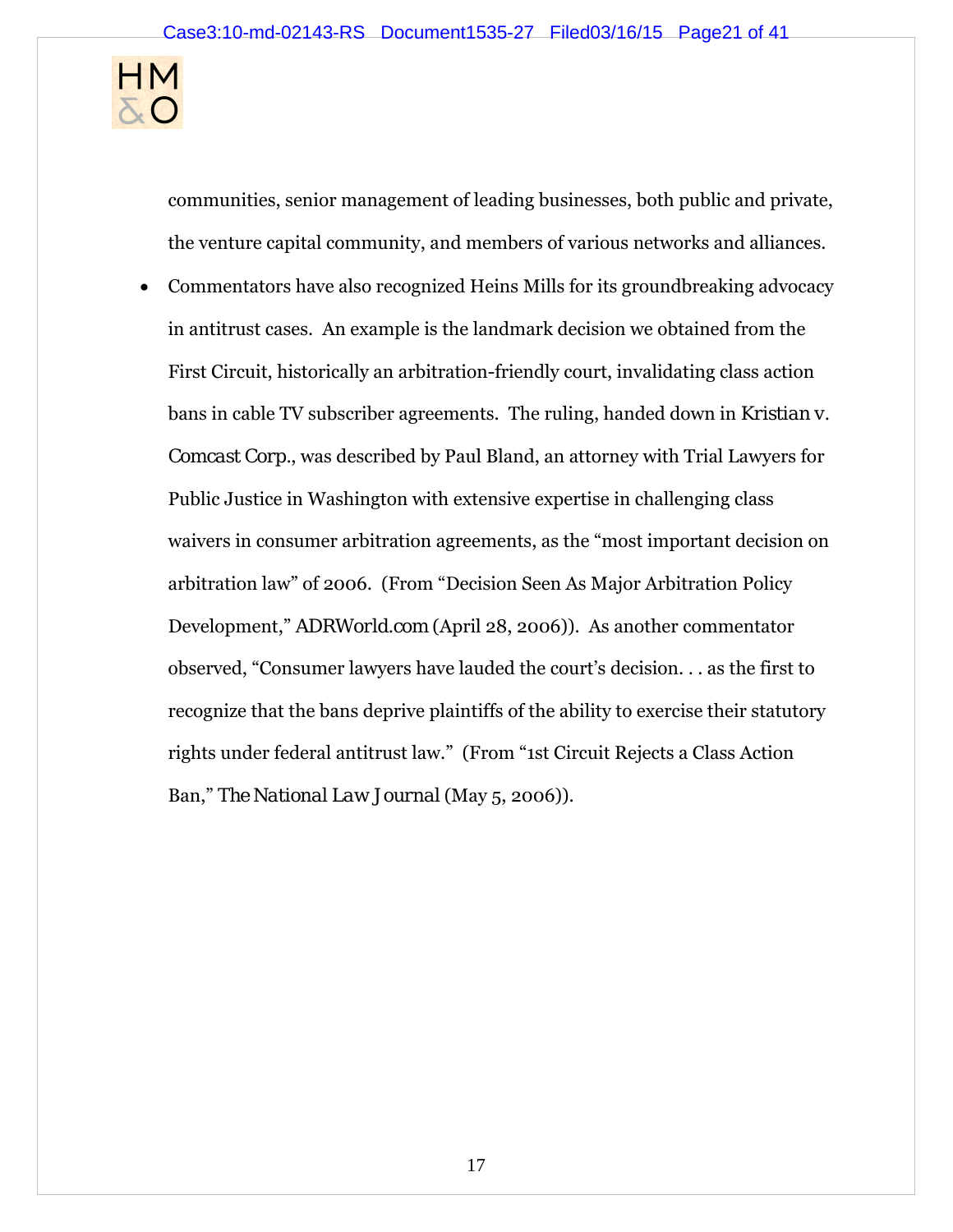

# **Attorneys**

#### **Samuel D. Heins**

After recently ending his tenure as a member of the firm, Sam is now of counsel to the firm. Sam has extensive experience in complex litigation, particularly in securities fraud and antitrust class actions, and has served as lead or co-lead counsel in a number of major class actions. He served as lead trial counsel in *In re Travel Agency Commission Antitrust Litigation* (D. Minn.) (antitrust claims on behalf of travel agents against major domestic airlines), and has been involved in numerous other cases, among them *In re AOL Time Warner Securities Litigation* (S.D.N.Y.) (securities fraud claims on behalf of AOL and Time Warner shareholders); *In re Pharmaceutical Industry Average Wholesale Price Litigation* (E.D. Mass.) (price-fixing, RICO and other claims against pharmaceutical companies on behalf of consumers, self-insured employers, health and welfare plans, health insurers and other end payors); *In re Monosodium Glutamate Antitrust Litigation* (D. Minn.) (price-fixing claims on behalf of business purchasers of MSG against manufacturers); *In re High Pressure Laminates Antitrust Litigation* (S.D.N.Y.) (price-fixing claims by businesses against manufacturers of high pressure laminates); *In re Polyester Staple Antitrust Litigation* (W.D.N.C.) (price-fixing claims against polyester staple manufacturers on behalf of business purchasers); *In re Universal Service Fund Telephone Billing Practices Litigation* (D. Kan.) (consumer fraud and antitrust claims against AT&T, MCI and Sprint for USF telephone charges); *In re Fiber Optic Cable Litigation* (N.D. Ill.) (claims on behalf of property owners alleging that telecoms installed facilities within rights of way without consent); *In re Broadcom Corp. Securities Litigation* (C.D. Cal.) (securities fraud claims on behalf of Broadcom shareholders); *In re Green Tree Financial Stock Litigation* (D. Minn.) (securities fraud claims against Green Tree); and *In re Vitamins Antitrust Litigation* (D.D.C.) (antitrust claims against domestic vitamin producers and distributors on behalf of foreign direct purchasers).

In addition, Sam represented several state public pension funds in private litigation to recover the funds' securities losses related to their purchases of McKesson HBOC common stock. These funds include the Utah State Retirement Board, the Public Employees' Retirement Association of Colorado, and the Minnesota State Board of Investment. Other cases in which he has participated in the representation of plaintiff classes include: *In re Mercury Finance Co. Securities Litigation* (N.D. Ill.); *In re Stucco Litigation* (E.D.N.C.); *In re Olympic Financial Securities Litigation* (D. Minn.); *American Carriers Securities Litigation* (D. Kan.); *Archer Communications Securities Litigation* (C.D. Cal.); *In re Grand Casinos Securities Litigation* (D. Minn.); *Bulk Popcorn Antitrust Litigation* (D. Minn.); *Charterhouse Securities Litigation* (D. Minn.); *Comserv. Securities Litigation* (D. Minn.); *Craig-Hallum Securities Litigation* (D. Minn.); *Daisy Systems Corp. Securities Litigation* (N.D. Cal.); *Damson Oil & Gas Limited Partnerships Securities Litigation* (S.D.N.Y); *Diamonds Antitrust Litigation*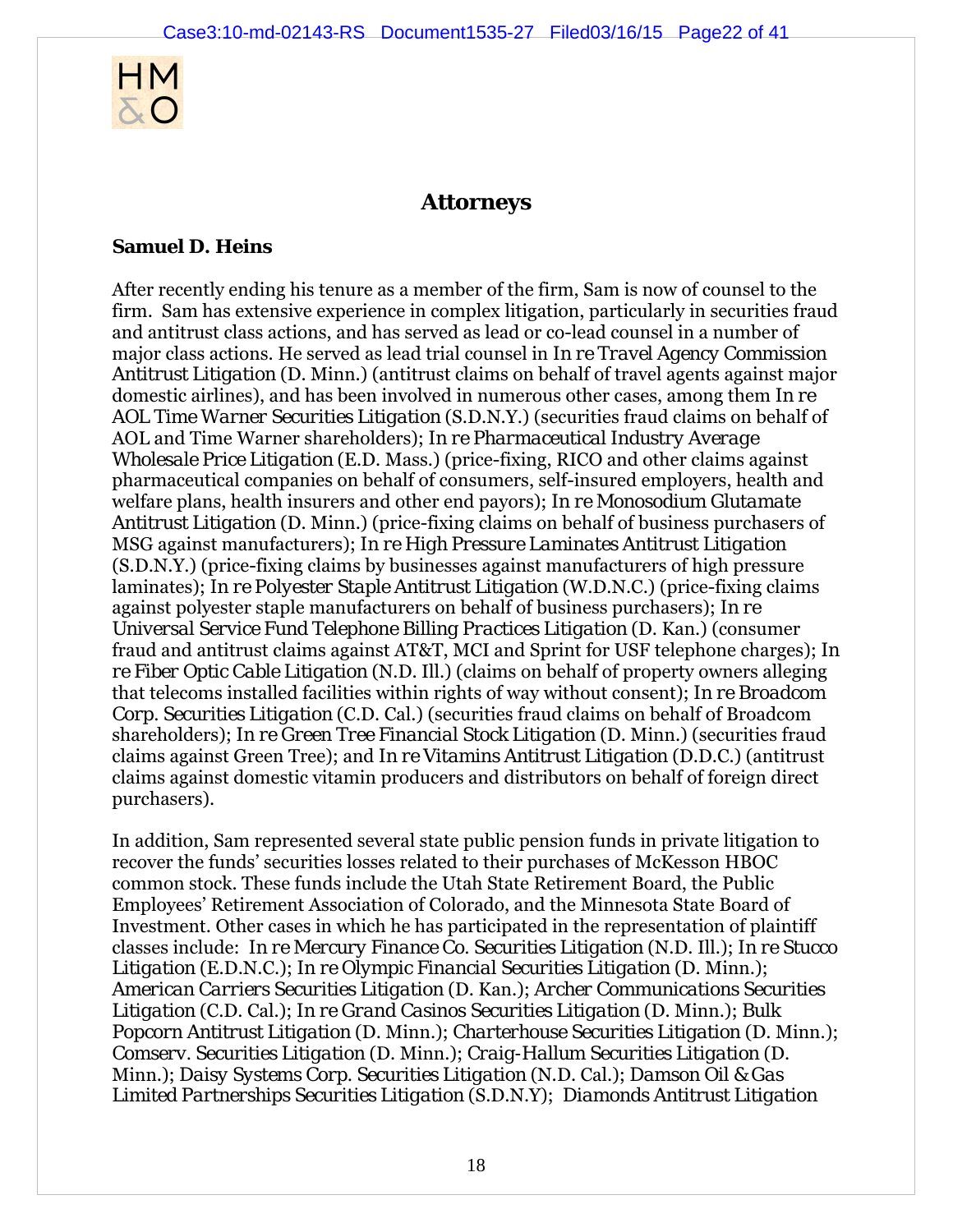

(S.D.N.Y.); *EECO Securities Litigation* (C.D. Cal.); *Embassy Suites Securities Litigation* (C.D. Cal.); *Endotronics Securities Litigation* (D. Minn.); *Fidelity Medical Inc. Securities Litigation* (D.N.J.); *Harcourt Brace Jovanovich, Inc. Securities Litigation* (S.D.N.Y.); *In re HMOA Securities Litigation* (N.D. Ill.); *Jan Bell Securities Litigation* (S.D. Fla.); *K-tel Corp. Securities Litigation* (D. Minn.); *Kirschner Medical Corp. Securities Litigation* (D. Md.); *L.A. Gear Securities Litigation* (C.D. Cal.); *Miniscribe Securities Litigation* (D. Colo.); *In re Molybdenum Antitrust Litigation* (W.D. Pa.); *Mortgage & Realty Trust Securities Litigation* (E.D. Pa.); *Netteburg v. Cheyenne Land Co.* (D. Minn.); *Pinnacle West Securities Litigation* (D. Ariz.); *Residential Resources Securities Litigation* (D. Ariz.); *Saxon Industries Securities Litigation* (S.D.N.Y.); *Simmons Co. ERISA Litigation* (W.D. Wis.); *Tandon Corp. Securities Litigation* (C.D. Cal.); *Thousand Trails, Inc. Securities Litigation* (W.D. Wash.); and *Wirebound Boxes Antitrust Litigation* (D. Minn.).

Sam served as a law clerk to the Honorable Earl R. Larson, United States District Judge, District of Minnesota. He has been a visiting professor at the University of Minnesota's School of Architecture. He is a member of the Federal Advisory Committee to the Judicial Council of the Eighth Circuit, was a member of the Minneapolis Charter Commission, and has served as president of both the Minnesota Advocates for Human Rights and the Minnesota Center for Victims of Torture. He also is a member of the Hennepin County, Minnesota State (Member, Board of Governors, 1978-1984) and American Bar Associations.

B.A., U. of Minnesota**,** 1968; J.D., U. of Minnesota**,** 1972 Admitted: Minnesota; U.S. District Court, District of Minnesota; U.S. Court of Appeals, Eighth Circuit

## **Stacey L. Mills**

After recently ending her tenure as a member of the firm, Stacey is now of counsel to the firm. She has a wealth of experience litigating class and other complex litigation. She was one of the lead lawyers most actively involved on behalf of the plaintiff class in *In re Travel Agency Commission Antitrust Litigation* (D. Minn.) (antitrust claims on behalf of travel agents against major domestic airlines). Stacey has been involved in *In re AOL Time Warner Securities Litigation* (S.D.N.Y.) (securities fraud claims on behalf of AOL and Time Warner shareholders); *In re High Pressure Laminates Antitrust Litigation* (S.D.N.Y.) (price-fixing claims by businesses against manufacturers of high pressure laminates); *In re Fiber Optic Cable Litigation* (N.D. Ill.) (claims on behalf of property owners alleging that telecoms installed facilities within rights of way without consent); and *In re Broadcom Corp. Securities Litigation* (C.D. Cal.) (securities fraud claims on behalf of Broadcom shareholders).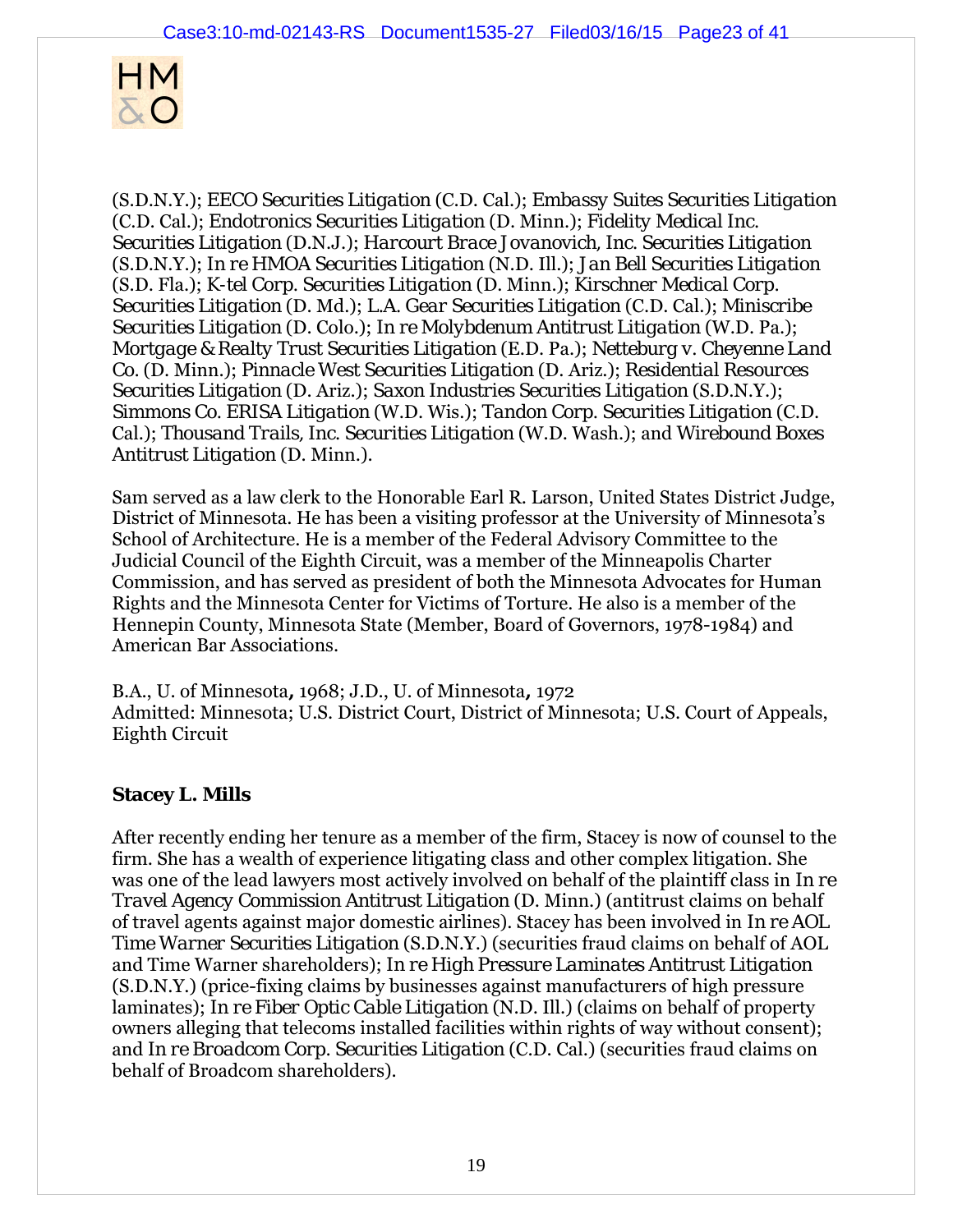

Among other cases in which Stacey has been involved are *In re Green Tree Financial Stock Litigation* (D. Minn.); *In re Grand Casinos, Inc. Securities Litigation* (D. Minn.); *In re Buffets, Inc. Securities Litigation* (D. Minn.); *In re Mercury Finance Co. Securities Litigation* (N.D. Ill.); *In re Digi International, Inc. Securities Litigation* (D. Minn.); *In re Olympic Financial Securities Litigation* (D. Minn.); *In re Policy Management Systems Corp. Secs. Litigation* (D.S.C.); *In re High-Fructose Corn Syrup Antitrust Litigation* (C.D. Ill.); *Jong Lee v. Summit Medical Systems, Inc.* (D. Minn.); *In re Tricord Systems, Inc. Securities Litigation* (D. Minn.); *In re NASDAQ Market-Makers Antitrust Litigation* (S.D.N.Y.); *In re Scimed Life Securities Litigation* (D. Minn.); *A & J Deutscher Family Fund v. Bullard* (C.D. Cal.); *In re Unioil Securities Litigation* (C.D. Cal.); *In re Cousins Securities Litigation* (S.D. Cal.); *In re Daisy Systems* (N.D. Cal.); *In re HMOA Securities Litigation* (N.D. Ill.); *In re Employee Benefit Plans Securities Litigation* (D. Minn.); *Guenther v. Cooper Life Sciences* (N.D. Cal.); *In re Tera Securities Litigation* (N.D. Cal.); *In re Technical Equities Securities Litigation* (N.D. Cal.); *Krasner v. Mitchell* (Cal. Super. Ct. Los Angeles); *Kurgen v. Boise* (C.D. Cal.); *Levy v. Eletr* (N.D. Cal.); *Mirochnick v. Glasky* (C.D. Cal.); *Shields v. Smith* (N.D. Cal.); *Steiner v. Whittaker Corp.* (Cal. Super. Ct. Los Angeles); *Thau v. Johnson* (S.D. Cal.); *The Clothestime Securities Litigation* (C.D. Cal.); *Weinberger v. Kwiker* (C.D. Cal.); and *Weinberger v. Liebel* (S.D. Cal.).

Stacey has also represented plaintiffs asserting derivative claims on behalf of corporations in complex civil actions, including *Goldman v. Belzberg* (Cal. Super. Ct. Los Angeles) (on behalf of FarWest Savings & Loan Association); *Grobow v. Dingman* (S.D. Cal.) (on behalf of The Henley Group, Inc.); *In re Lockheed Corp. Securities Litigation* (C.D. Cal.); *Pacific Gas & Elec. Shareholder Derivative Litigation* (Cal. Super. Ct. San Francisco); and *Seaman v. Pratt* (Cal. Super. Ct. Orange Co.) (on behalf of Pfizer Inc.).

B.A., U. of Nebraska; J.D., California Western School of Law Admitted: Minnesota; U.S. District Court, District of Minnesota; Southern, Central and Northern Districts of California; District of Arizona; U.S. Court of Appeals, Seventh, Eighth and Ninth Circuits

## **Vincent J. Esades**

Vincent Esades is an equity member of the firm. He has a national practice in the field of complex litigation, primarily in the areas of antitrust, consumer fraud and securities fraud. Mr. Esades has consistently been recognized as an outstanding attorney in the practice of antitrust, consumer law, class action and mass torts litigation on the annual Thomson Reuters Super Lawyers list, most recently in the 2014 edition. He has also been recognized as a top antitrust litigator by *The Legal 500 US*, which ranks Heins Mills & Olson as one of the top five antitrust class actions firms nationally. The 2012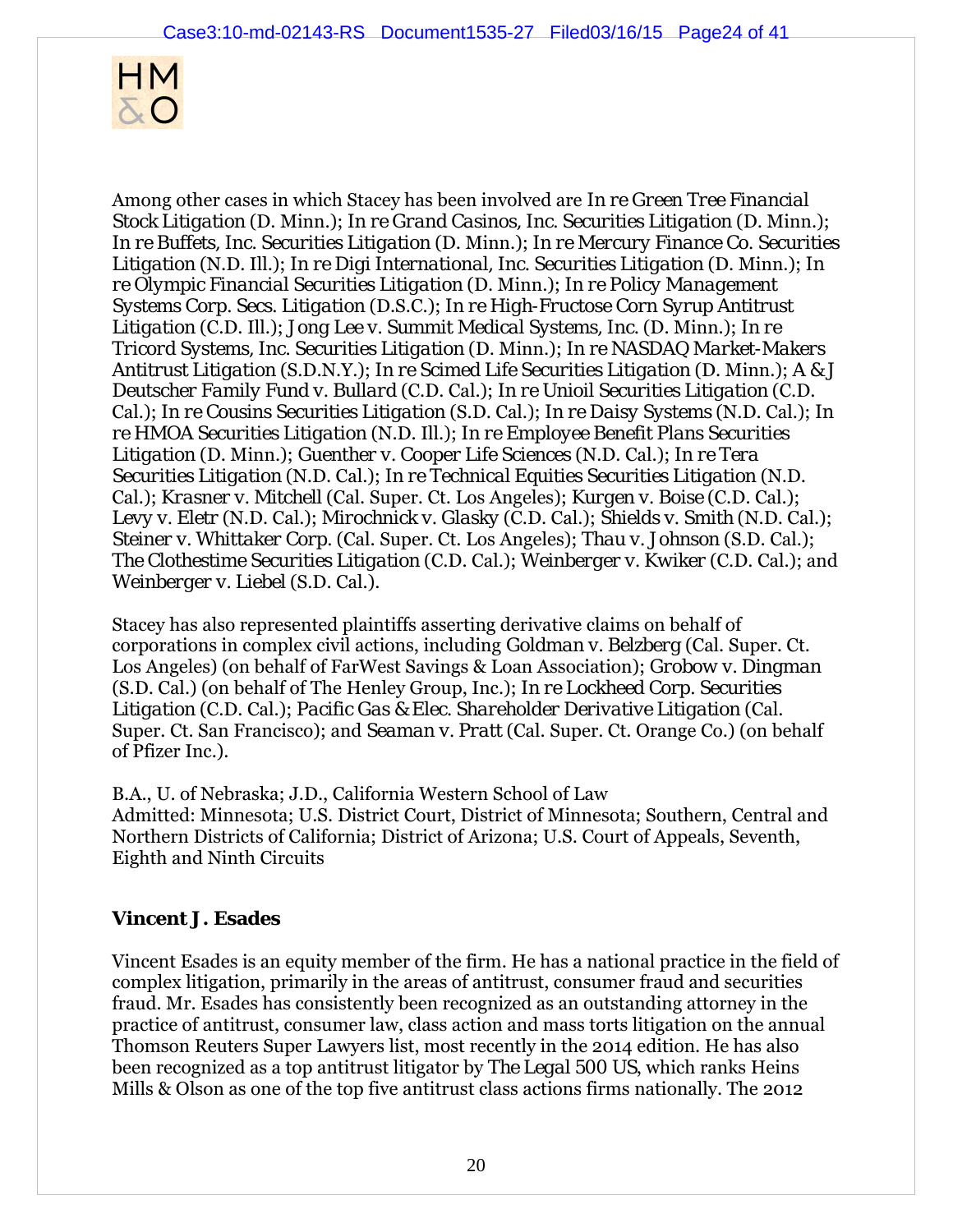

inaugural edition of *Benchmark Plaintiff: The Definitive Guide to America's Leading Plaintiff Firms & Attorneys* recognized Vincent Esades as one of the Minnesota "Litigation Stars" in the practice of antitrust, consumer and complex litigation.

Vince has worked on numerous major antitrust cases, as lead counsel and in other capacities. He currently serves as lead counsel for the consumer class in a class action on behalf of Target customers arising from one of the largest data security breaches in history. (*In re Target Corporation Customer Data Security Breach Litigation*, MDL No. 2522 (D. Minn.). On December 18, 2014, the court denied for the most part Target's motion to dismiss, which had presented a particularly daunting challenge in the wake of decisions by other courts to dismiss similar claims for compensation for theft of personal data from other U.S. retailers. To distinguish Target from other cases, where customers claimed only the potential for future injury, the Target complaint carefully detailed actual injury to the class representatives in the form of unauthorized charges on their cards, lost access to their accounts, and payment of late fees, card-replacement fees, credit monitoring costs and other financial harm, as well as harm flowing from additional future abuse of their sensitive information arising from sale of consumers' data on the Internet black market.

Vince has also served in a leadership role in a number of other major antitrust cases, including appointment as co-lead counsel in *In re Lipitor Antitrust Litigation*, MDL No. 2332 (D.N.J.), which involves antitrust and consumer protection claims on behalf of proposed class of indirect purchasers of the prescription drug; *Fond Du Lac Bumper Exchange, Inc., Plaintiff, v. Jui Li Enterprise Company, Ltd., et al.*, Case No. 09c0852 (E.D. Wis.) which involves claims of nationwide price fixing of automotive sheet metal parts by after market sheet metal parts manufacturers; and *In re Puerto Rican Cabotage Antitrust Litigation* (MDL No. 1960 D.P.R) which involves price fixing by Jones Act shipping companies for ocean shipping services between the U.S. and Puerto Rico. Vince was also appointed by the court as a member of the plaintiffs' steering committee in *In re Pool Products Distribution Market Antitrust Litigation* (MDL No. 2328, E.D. La.) (asserting claims of monopolization and attempted monopolization of the U.S. pool products distribution market) and in *In re Aluminum Warehousing Antitrust Litigation*, MDL No. 2481 (S.D.N.Y.) (claims alleging conspiracy to inflate aluminum prices, restrain aluminum supplies and provide extremely inefficient, low quality load out and other services).. He has served as plaintiffs' lead or co-lead counsel in several other nationwide class actions, including *In re Publication Paper Antitrust Litigation* (MDL No. 1631 D. Conn.) (price-fixing claims against paper manufacturers); *Johnson v. ELCA Board of Pensions* (representing retired pastors and church employees with breach of contract and breach of fiduciary duty claims against the ELCA Board of Pensions); *In re Polyester Staple Antitrust Litigation* (MDL No. 1516 W.D.N.C.) (price fixing claims against polyester staple manufacturers on behalf of business purchasers where Vince also served as member of the trial team before the case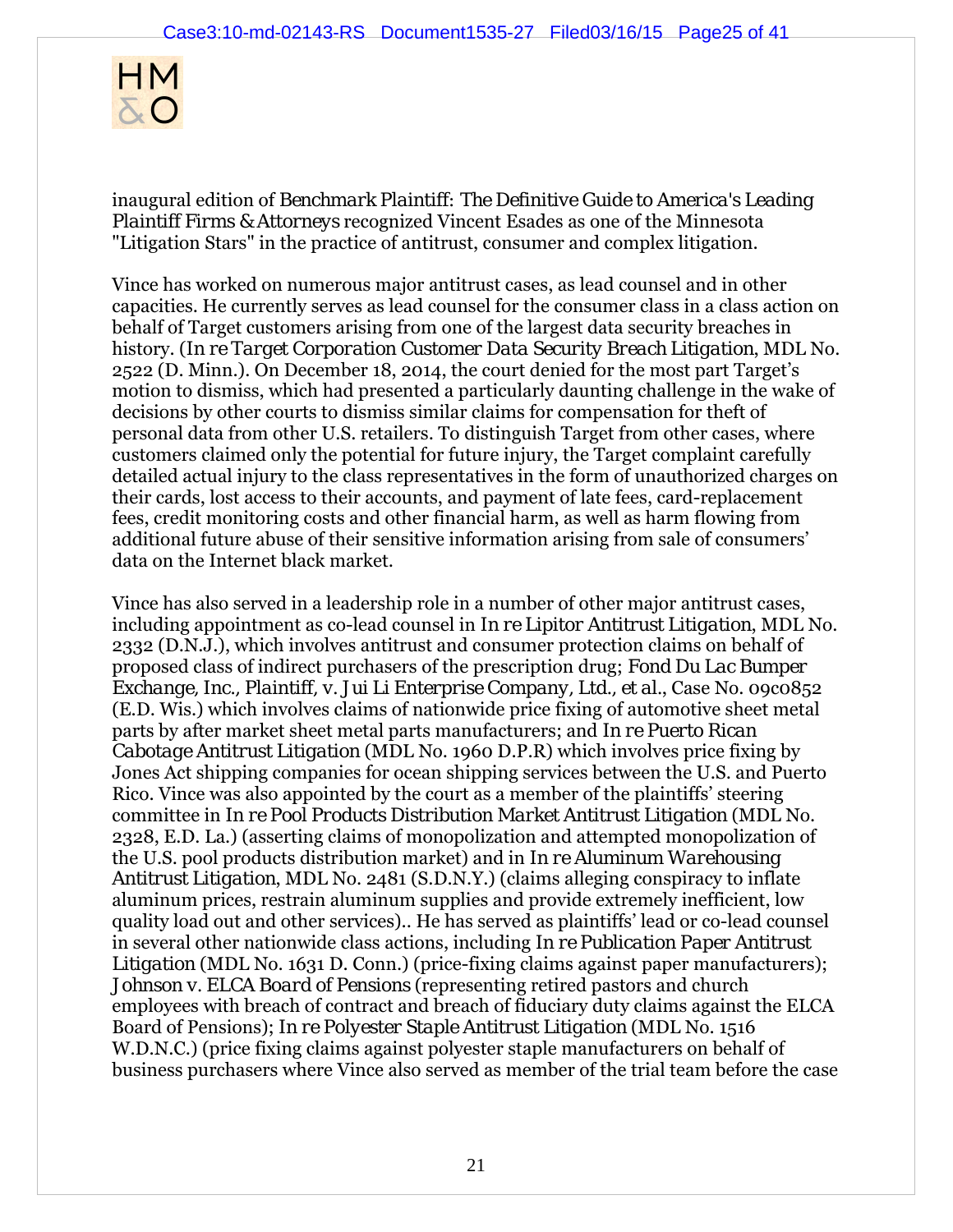

settled on the eve of trial); and *In Re Bulk Graphite Antitrust Litigation* (D.N.J.) (price fixing claims against manufacturers of bulk graphite on behalf of business purchasers).

Vince is also currently involved as a member of plaintiffs' executive committees in numerous other nationwide class actions including *In re TFT-LCD (Flat Panel) Antitrust Litigation* (N.D. Cal.) (price-fixing claims against producers of Thin Film Transistor Liquid Crystal Displays); *In re Municipal Derivatives Antitrust Litigation*  (S.D.N.Y.) (claims on behalf of local governments against brokers, banks and insurance companies alleging bid-rigging and other anti-competitive practices in the municipal derivatives industry); *In re Rail Freight Fuel Surcharge Antitrust Litigation* (D.D.C.) (claims alleging conspiracy among major domestic railroads to fix prices for rail freight surcharges); *In re Intel Corp. Microprocessor Antitrust Litigation* (D. Del) (claims alleging monopolistic practices by Intel in the x86 microprocessor market). He is also participating in *In re: LIBOR-Based Financial Instruments Antitrust Litigation*  (S.D.N.Y.) (claims alleging that member banks of the British Bankers' Association conspired to manipulate the London InterBank Offered Rate) and *In re Air Cargo Shipping Services Antitrust Litigation* (E.D.N.Y) (claims against major airlines alleging price-fixing of fuel surcharges for freight transportation).

Vince tried a price-fixing case to verdict as a member of multi-firm trial team in the *In re High Pressure Laminates Antitrust Litigation* (MDL No. 1368 S.D.N.Y.) (price-fixing claims against manufacturers of high pressure laminates on behalf of business purchasers) and served as lead counsel in a case tried by Heins Mills and other co-lead counsel in November 2008, the *In re Universal Service Fund Telephone Billing Practices Litigation*. (MDL No. 1468 D. Kan.) (consumer fraud and price-fixing claims against AT&T, MCI and Sprint for USF surcharges). As lead counsel, Vince represented classes of consumers and obtained nationwide settlements in *In re Lawnmower Engines Horsepower Marketing & Sales Practices Litigation* (MDL No. 1999 E.D. Wisc.) (alleging RICO, consumer fraud, civil conspiracy and unjust enrichment claims against manufacturers of lawn mowers and lawn mower engines).

Vince has actively participated in numerous other complex class actions as well, including *In re Hydrogen Peroxide Antitrust Litigation* (E.D. Pa.) (price-fixing claims against manufacturers of hydrogen peroxide); *In re Vitamins Antitrust Litigation* (D.D.C.) (discovery co-chair); *Howe v. Microsoft Corp.* (N.D.) (lead counsel); *Gordon v. Microsoft Corp.* (Minn., 4th Jud. Dist.); *In re NASDAQ Market-Makers Antitrust Litigation* (S.D.N.Y.); and *In re Motorsports Merchandise Antitrust Litigation* (N.D. Ga.).

Vince has presented at the ABA Annual Convention and the ABA Annual National Institute on Class Actions as a moderator and panelist regarding major antitrust issues, including the Class Action Fairness Act, multi-state settlement issues and class arbitration.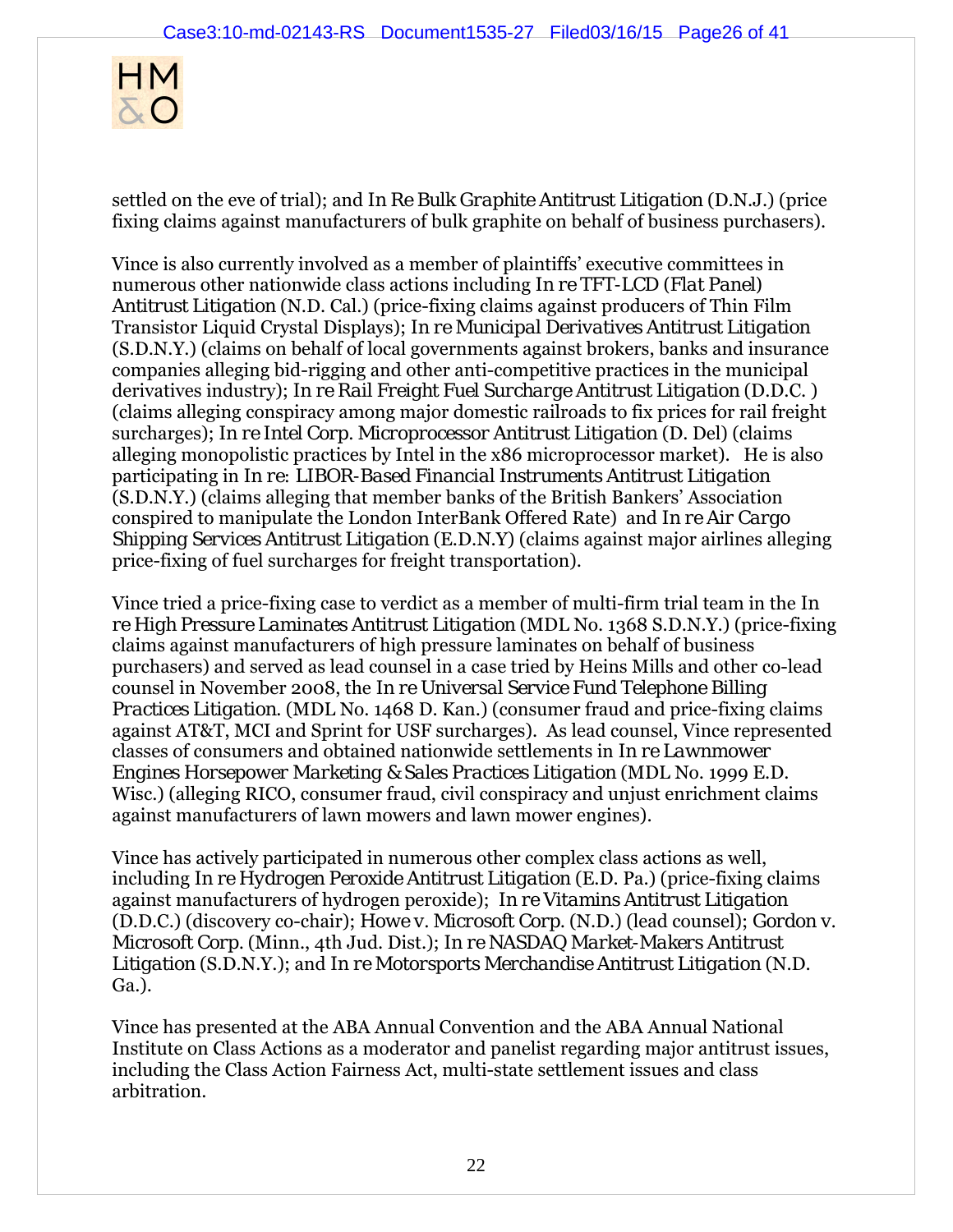

- Institute Planning Committee and Moderator, ABA's 17th Annual National Institute on Class Actions, ""Arbigeddon!!!" Has the Revolution to End Class Actions Spawned Weapons of Mass Arbitration?", Boston, MA, October 23-24, 2013, sponsored by the ABA's Litigation Section's Class Action and Derivative Suits Committee
- Institute Planning Committee and Moderator, ABA's 16th Annual National Institute on Class Actions, "Sifting Through All the Big Shoulders." Litigating Class Actions Alongside Opt-Outs – Free-Riding or Riding Shotgun", Chicago, IL, October 24-25, 2012, sponsored by the ABA's Litigation Section's Class Action and Derivative Suits Committee
- Institute Planning Committee and Moderator, ABA's 15th Annual National Institute on Class Actions, "Melee in Manhattan! Class-Action Objectors — Are They Protectors of Absent Class Members or Merely Gadflies?", New York City, NY, October 14, 2011, sponsored by the ABA's Litigation Section's Class Action and Derivative Suits Committee
- Institute Planning Committee and Moderator, ABA's 14th Annual National Institute on Class Actions, "Perspectives on Multidistrict Litigation from the MDL Panel and Beyond", Chicago, IL, October 14, 2010, sponsored by the ABA's Litigation Section's Class Action and Derivative Suits Committee
- Panelist and Moderator, ABA's 13th Annual National Institute on Class Actions, "A Funny Thing Happened on the Way to the Courthouse . . . I Had to Litigate an Arbitration Clause! Crafting, Opposing, and Arguing Arbitration Clauses and Class-Action Waivers in Three Scenes," Washington DC, November 20, 2009, sponsored by the ABA's Litigation Section's Class Action and Derivative Suits Committee
- Panelist, American Antitrust Institute's Annual Invitational Symposium on The Future of Private Antitrust Enforcement, "Action on the Class Action Front: A Potpourri" Washington, DC, December 11, 2008.
- Panelist, ABA's 12<sup>th</sup> Annual National Institute on Class Actions, "I Could Have Sworn It was CAFA, *not Kafka*!' The Metamorphosis of Pleading, Defending, and Settling Multi-State Class Actions—A Surreal-Life, Three-Act Play," New York, NY, November 7, 2008, sponsored by the ABA's Litigation Section's Class Action and Derivative Suits Committee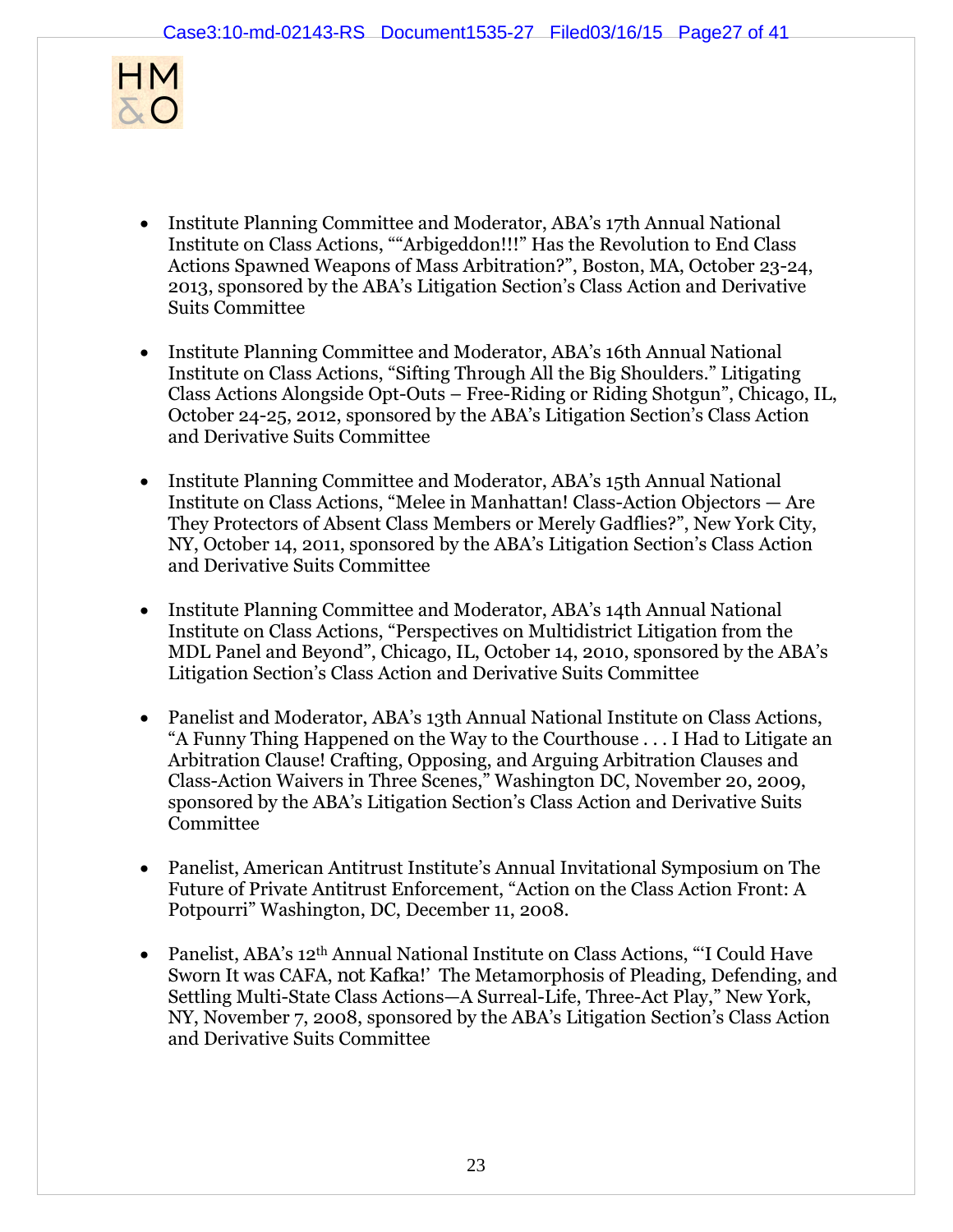

- Lecturer, "Class Actions: Growing Your Business by Understanding the Basics and Recognizing Opportunities," Cleveland, OH, October 31, 2008, sponsored by the Cleveland Bar Association
- Panelist, ABA's 11<sup>th</sup> Annual National Institute on Class Actions, "The Nationwide Class: White Elephant, Endangered Species, or Alive and Well?" Chicago, IL, October 19, 2007, sponsored by the ABA's Litigation Section's Class Action and Derivative Suits Committee
- Panelist, ABA's 2007 Annual Meeting, "Is this CAFA or Kafka?' Multi-State Class Actions in a Time of Metamorphosis–A Surreal-Life, Three-Act Play," San Francisco, CA, August 9-12, 2007, sponsored by the ABA

B.A. *cum laude*, U. of N. Dakota; J.D., U. of N. Dakota School of Law Admitted: Minnesota and North Dakota; U.S. District Court, District of Minnesota

# **Renae D. Steiner**

Renae is an equity member of the firm. Renae has consistently been selected by her peers for inclusion as a "Super Lawyer" in the areas of antitrust and class action litigation (Thomson Reuters publication; 2008-2014). Renae has also been recognized as a top antitrust litigator in *The Legal 500 US*, *Who's Who Legal* and *Benchmark Plaintiff.* Renae also is listed by *Benchmark Plaintiff* as one of the *Top 150 Women in Litigation*.

Renae has a national practice in the field of complex litigation, primarily in the areas of antitrust actions (both direct purchaser and indirect purchaser cases), as well as in consumer fraud and securities actions. Over the course of her career, Renae has worked on novel issues of antitrust law, including some of the first post-*Illinois Brick* class actions, some of the first post-*Actavis* class actions, in establishing antitrust standing under Florida's consumer protection statutes, in establishing the co-conspirator theory of state court jurisdiction in Florida, and on issues related to CAFA (Class Action Fairness Act) and standing arguments for indirect purchasers of price-fixed goods. She has worked cooperatively with many state Attorneys General in their related litigation against antitrust defendants.

Likewise, in the *Grand Casinos* securities litigation, Renae was part of the lead counsel team at Heins Mills & Olson that was the first to address the new pleading standards for motions for summary judgment under the newly-enacted PSLRA's scienter requirements.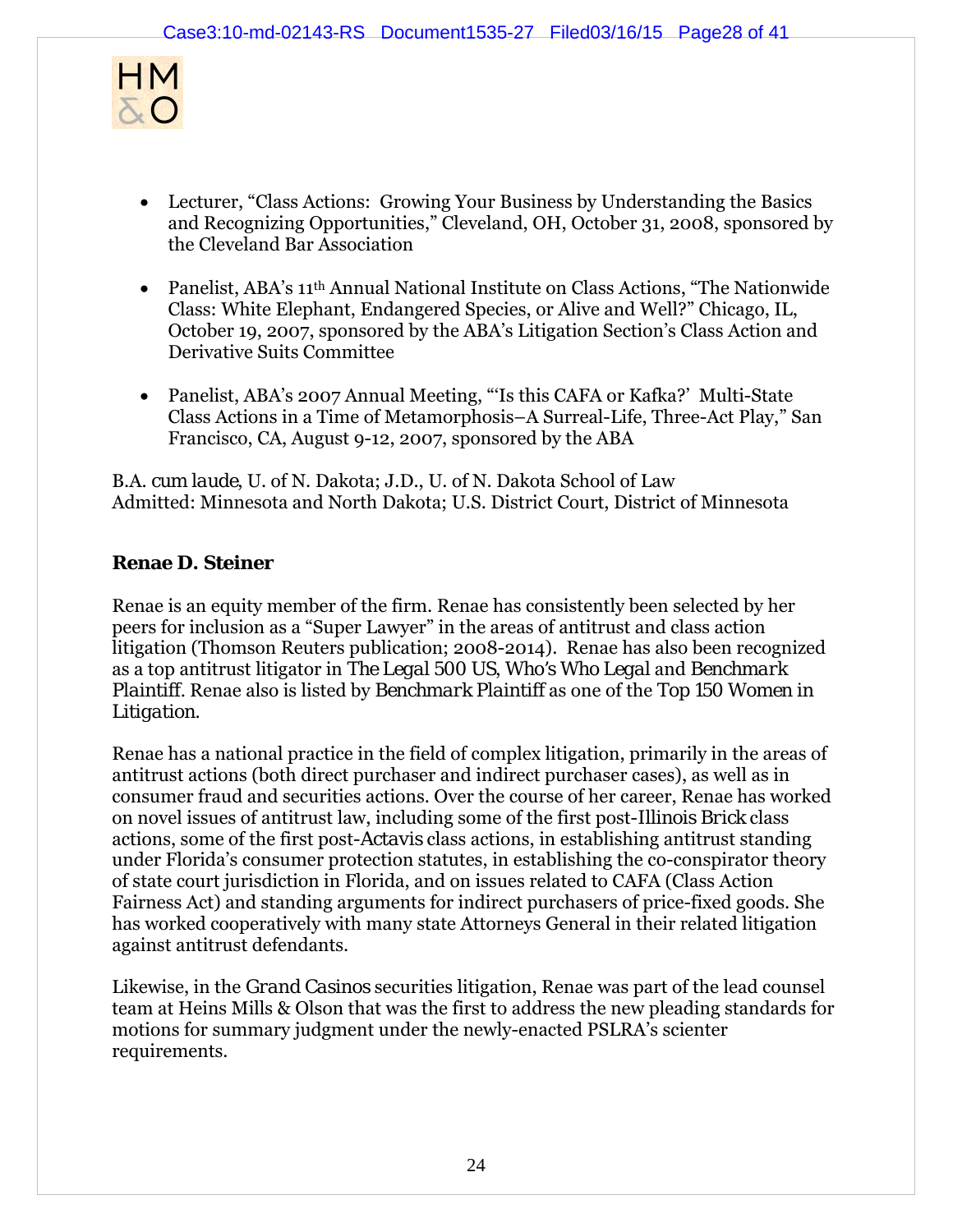

Recently, Renae has actively participated in the representation of former and current college athletes in the landmark *In re NCAA Student-Athlete Name & Likeness Licensing Litigation*, No. 4:09-cv-1967 (N.D. Cal.) (commonly called the *"O'Bannon case*") (challenging policies that prevent U.S. collegiate student-athletes from receiving a share of the revenue generated from use of their likeness). In *O'Bannon*, Renae lead the discovery team, deposed key witnesses and was one of the trial counsels in the 3 week trial conducted in June 2014. At trial, Renae presented the testimony of the plaintiffs' key survey expert and cross-examined two of the NCAA's witnesses. The *O'Bannon case* is widely heralded as the biggest sports law case in the last 30 years.

Renae is currently serving as a Lead Counsel for the classes in *In re Lidoderm Antitrust Litigation* (N.D. Cal.) and *In re Aggrenox Antitrust Litigation* (D. Ct.). Renae and James Anderson were recently appointed as liaison counsel in *Freedman v. St. Jude Medical, Inc.* (D. Minn.), a securities fraud class action alleging on behalf of purchasers of common stock of St. Jude Medical, Inc. that the company failed to disclose problems with leads it made for implantable cardiac defibrillators.

Past representative cases include: *In re Aftermarket Filters Antitrust Litigation* (N.D. Ill.) (as lead counsel; antitrust, consumer protection and unfair competition claims of price-fixing against leading manufacturers of replacement vehicle filters on behalf of indirect purchasers); *In re Prograf Antitrust Litigation* (D. Mass.); *In re Lipitor Antitrust Litigation* (D.N.J.); *In re DRAM Antitrust Litigation* (multiple federal and state court actions); *In re St. Paul Travelers Securities Litigation* (D. Minn.) (securities fraud); *In re Ready-Mixed Concrete Antitrust Litigation* (S.D. Ind.) (Indiana pricefixing case involving concrete); *In re Iowa Ready-Mixed Concrete Antitrust Litigation* (N.D. Iowa); *In re Universal Service Fund (USF) Telephone Billing Practices Litigation* (D. Kan.) (alleged consumer fraud in the assessment of USF fees); *Fiber Optic Cable Litigation* (multiple state and federal court actions related to the installation of fiber optic cable); *Infant Formula Antitrust Litigation* (price-fixing claims as to infant formula; multiple state court actions; Wisconsin trial team); and *In re Thermal Facsimile Paper Antitrust Litigation* (multiple state court actions).

Renae has lectured on antitrust and sports law topics at conferences sponsored by the American Antitrust Institute, the Minnesota Section of the American Bar Association (ABA), at Women Antitrust Plaintiffs Attorneys' conferences, at Northwestern University's Sports Law Symposium and at the ABA's Class Action Institute. Topics have included the intersection of sports and antitrust law, pay-for-delay generic drug litigation, cooperation in parallel litigation with Attorneys General, class certification issues and arbitration clauses in antitrust litigation.

Renae is a member of the Federal, Minnesota, and Hennepin County Bar associations.

B.A., U. of Minnesota; J.D. *with distinction*, U. of Nebraska College of Law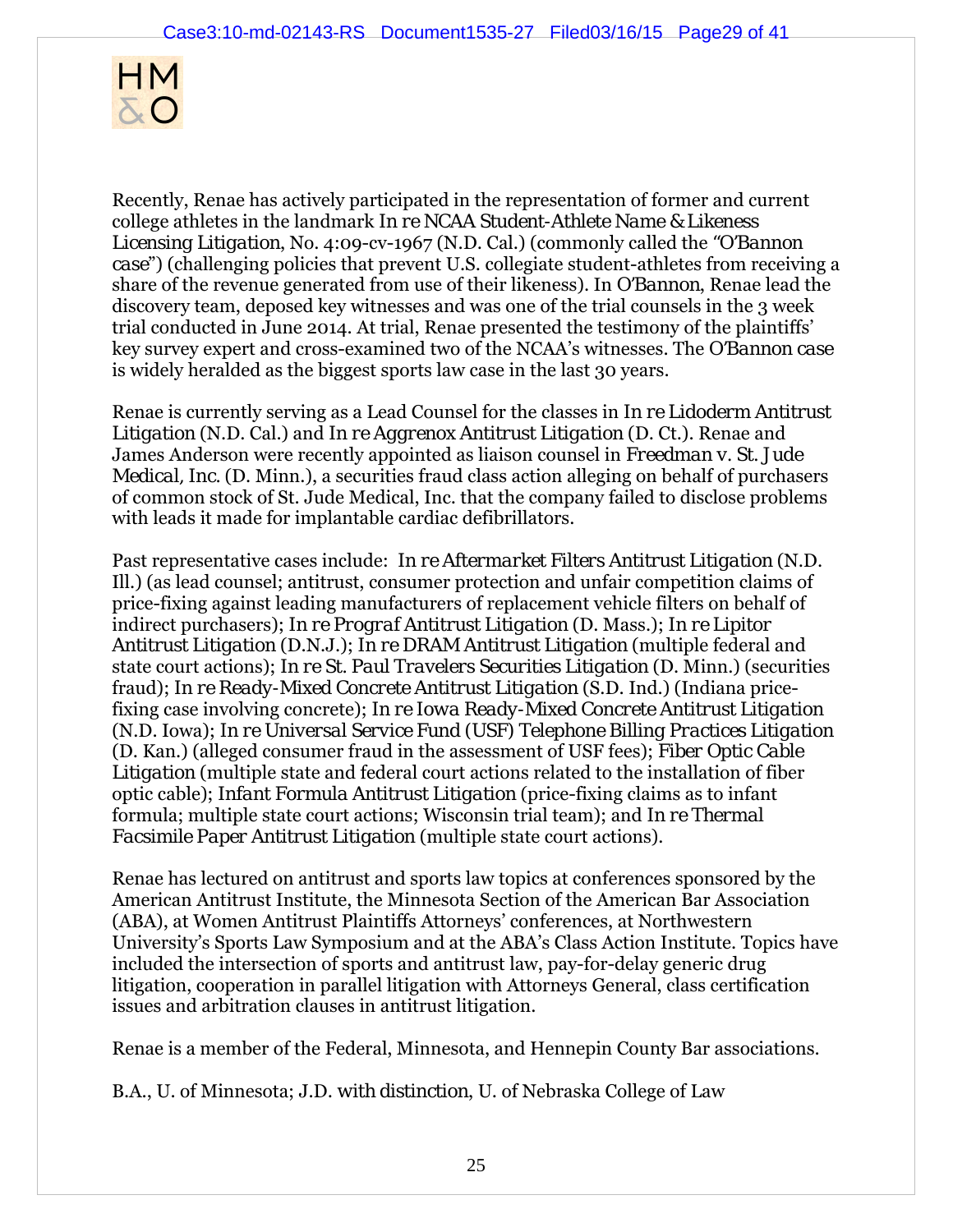

Admitted: Minnesota; U.S. District Court, Districts of Minnesota, Nebraska, Colorado, and E.D. of Wisconsin; U.S. Court of Appeals, Seventh and Eighth Circuits Member, Federal Bar Association, Minnesota Bar Association, and Hennepin County Bar Association.

# **Dylan J. McFarland**

Dylan is an officer of the firm. Named a "Super Lawyer" and "Rising Star" by *Minnesota Law & Politics*, he practiced in the area of complex commercial litigation as an associate with Gray Plant Mooty before attending the University of Minnesota Medical School. As a partner of Burstein Hertogs Olson & McFarland, P.A., he continued to represent corporations and municipalities in complex litigation, including shareholder derivative actions. In a case of first impression, he represented the defendant in *Skoglund v. Brady* (Minn.), which defined the scope of derivative claims and the authority of special litigation counsel under Minnesota law.

Since joining the firm, Dylan has worked on several securities fraud class actions, including *In re AOL Time Warner Securities Litigation* (S.D.N.Y.) (\$2.65 billion recovery for shareholders of AOL and Time Warner); *In re Broadcom Corp. Securities Litigation* (C.D. Cal.) (\$150 million recovery for shareholders of semiconductor manufacturer).

Dylan's work has involved a number of antitrust class actions, including *In re TFT-LCD (Flat Panel) Antitrust Litigation* (N.D. Cal.) (price-fixing claims against producers of liquid crystal displays); *In re Municipal Derivatives Antitrust Litigation* (S.D.N.Y.) (claims on behalf of local governments against brokers, banks and insurance companies alleging bid-rigging and other anticompetitive practices in the municipal derivatives industry); *In re: LIBOR-Based Financial Instruments Antitrust Litigation* (S.D.N.Y.) (claims alleging that member banks of the British Bankers' Association conspired to manipulate the London InterBank Offered Rate); *Fond Du Lac Bumper Exchange, Inc., et. al. v. Jui Li Enterprise Company, Ltd., et. al*. (E.D. Wis.) (supply and price-fixing claims against manufacturers and distributors of aftermarket automotive sheet metal parts); *In re Plasma Derivative Protein Therapies Antitrust Litigation* (N.D. Ill.) (supply and price-fixing claims against manufacturers of plasma-derivative protein therapies); *In re Pool Products Distribution Market Antitrust Litigation* (E.D. La.) (asserting claims of monopolization and attempted monopolization of the U.S. pool products distribution market); *In re American Express Anti-Steering Rules Antitrust Litigation* (E.D.N.Y.) (challenging rules preventing merchants from providing consumers with incentives to use forms of payment that are less expensive than American Express branded payment cards); *In re Puerto Rican Cabotage Antitrust*  Litigation (D.P.R.) (antitrust claims against the largest providers of domestic ocean shipping between the mainland U.S. and Puerto Rico); *Glaberson v. Comcast Corp.*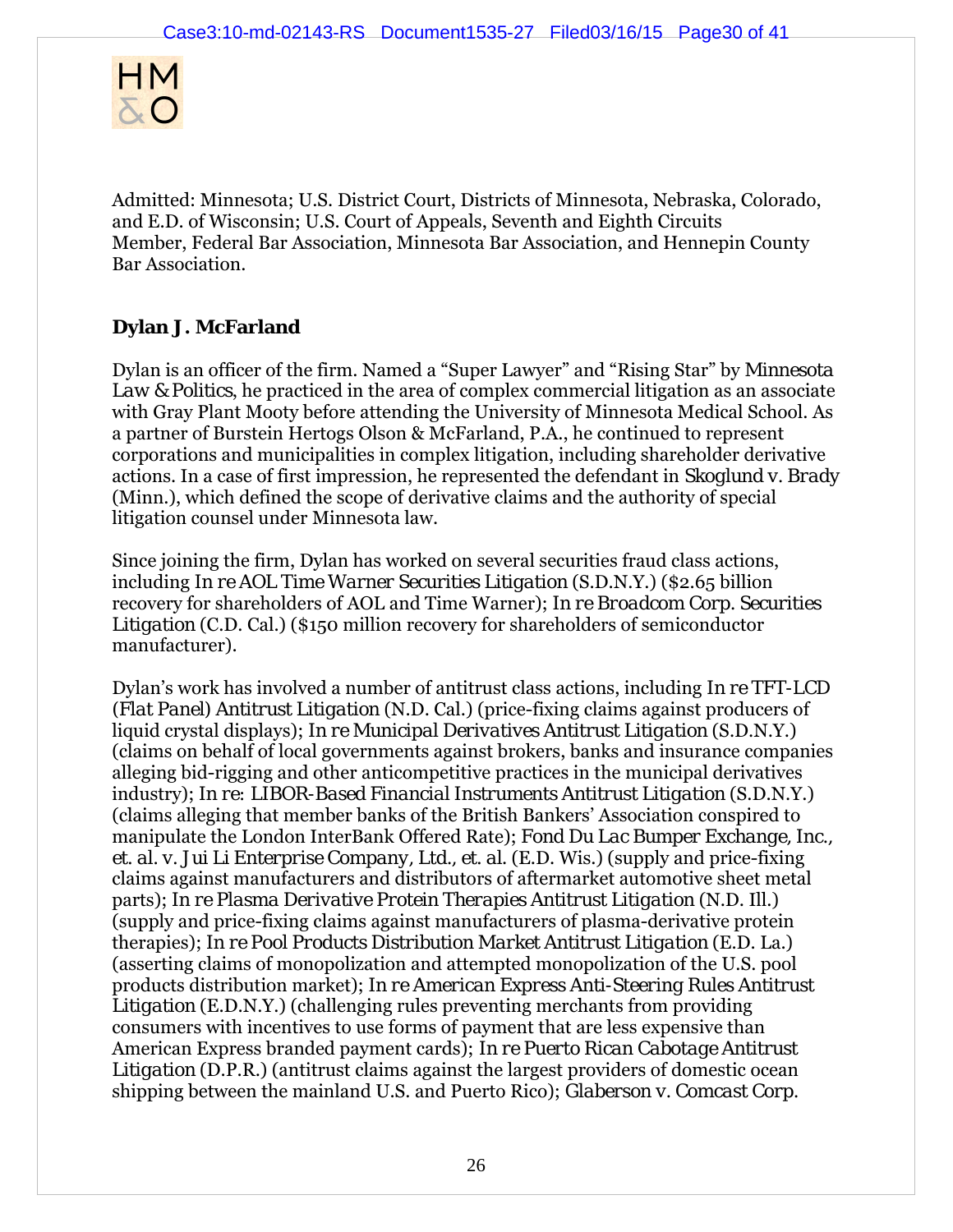

(E.D. Pa.) (antitrust claims against cable services provider on behalf of subscribers); and *In re Lawnmower Engines Horsepower Marketing & Sales Practices Litigation* (MDL No. 1999 E.D. Wis.) (alleging consumer fraud, civil conspiracy and unjust enrichment claims against manufacturers of lawn mowers and lawn mower engines).

While attending Harvard Law School, Dylan was an editor of the *Harvard Civil Rights-Civil Liberties Law Review*. He was an Adjunct Professor of Law at William Mitchell College of Law from 1998-2002, where he taught Legal Writing, Trial Skills, and Appellate Advocacy, and he has spoken at legal education programs on a number of litigation topics.

Dylan is named as a "Litigation Star" in *Benchmark Plaintiff: The Definitive Guide to America's Leading Plaintiff Firms & Attorneys*.

B.A. *summa cum laude*, U. of Minnesota; J.D. *cum laude*, Harvard Law School Admitted: Hawaii and Minnesota; U.S. District Court, District of Minnesota; U.S. Court of Appeals, Second and Eighth Circuits

# **David Woodward**

David is an officer of the firm. From 1987-2003, he served as an Assistant Attorney General in the Civil Enforcement Unit of the Minnesota Attorney General's Office. David has extensive experience representing the State of Minnesota in lawsuits enforcing statutory prohibitions against false advertising, deceptive trade practices and consumer fraud. His consumer protection litigation areas of emphasis included health frauds, mortgage related enforcement matters and deceptive practices particularly impacting vulnerable consumers. On behalf of the Minnesota Attorney General's Office, David helped to create a multi-state health fraud litigation group, which he co-chaired from 1994-1996. He served as lead counsel on behalf of the State of Minnesota in numerous multi-state enforcement efforts involving the application of state consumer protection statutes to nationwide drug advertising and promotional practices within the pharmaceutical industry, as well as a multi-state settlement with a large food company involving application of federal and state food laws and state consumer laws to the advertising and sale of a combination food/toy product marketed to young children.

David has extensive consumer protection litigation experience. He has represented the State of Minnesota in both state and federal courts. He represented the State of Minnesota in *State v. American Family Mut. Ins. Co.*, 609 N.W.2d 1 (Minn. Ct. App. 2000), a consumer and insurance law enforcement matter benefiting homeowners statewide in a case confirming the Attorney General's authority to sue insurers to enforce Minnesota consumer and insurance laws. David has represented the State in numerous false advertising, deceptive trade practices and consumer fraud cases,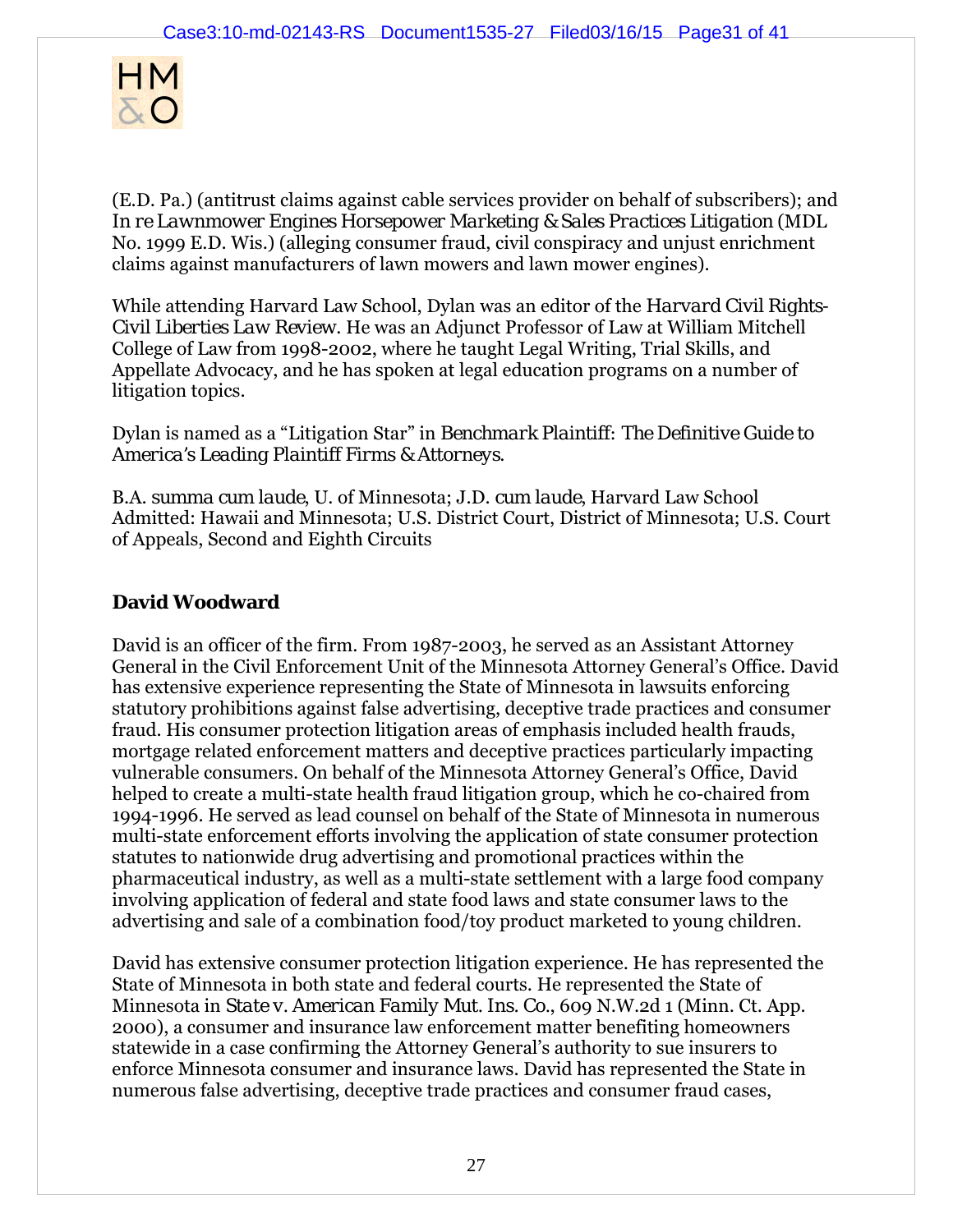

including litigation challenging advance fee loan schemes; college financial aid services companies; credit repair frauds; usurious credit card charges; home mortgage escrow overcharges; false advertising for bogus yellow page directories; the sale of bogus cancer treatment devices; the marketing to young consumers of an unapproved, dangerous drug misrepresented as a safe and natural product; misrepresentations in the sale of hearing aids; travel promotion schemes; deceptive practices affecting small businesses; and deceptive sweepstakes practices by major national sweepstakes companies.

From 1976-1979 and 1980-1987, David served as a staff attorney for a non-profit legal services corporation providing legal representation in civil matters, including litigation, to low-income persons in south central Pennsylvania. He was counsel before the Pennsylvania Supreme Court in *Pugh v. Holmes*, 405 A.2d 897 (Pa. 1979), a seminal case which established on a statewide basis the implied warranty of habitability in residential lease transactions.

David works on antitrust, consumer fraud and securities fraud class litigation in which the Heins Mills & Olson firm serves as plaintiffs' counsel including, for example, *Glaberson v. Comcast Corp.* (E.D. Pa.) (antitrust claims on behalf of cable subscribers); *In re Lipitor Antitrust Litigation*, MDL No. 2332 (D.N.J.) (state antitrust and consumer protection claims on behalf of a proposed class of indirect purchasers represented by Heins Mills & Olson as co-lead counsel); *In re Municipal Derivatives Antitrust Litigation* (S.D.N.Y.) (antitrust claims alleging bid rigging and other anticompetitive conduct in the municipal derivatives industry); *In re McKesson HBOC Securities Litigation* (N.D. Cal.) (securities fraud claims); *In re New Motor Vehicles Canadian Export Antitrust Litigation* (D. Maine) (antitrust action on behalf of consumers against automobile manufacturers); *In re Lawnmower Engines Horsepower Marketing & Sales Practices Litigation*, MDL No. 1999 (E.D. Wis.) (alleging consumer fraud, civil conspiracy and unjust enrichment claims against manufacturers of lawn mowers and lawn mower engines); *Nogosek v. Carrier Corp.* (D. Minn.) (consumer fraud and breach of warranty action against furnace manufacturer); and class actions on behalf of consumers against Target Corporation arising from a large data security breach (*In re Target Corporation Customer Data Security Breach Litigation* (MDL No. 2522)).

David also works with Renae Steiner on various antitrust class actions alleging anticompetitive conduct by pharmaceutical companies delaying entry of lower-priced generic drugs into the market, including *In re Aggrenox Antitrust Litigation*, MDL No. 2516 (D. Conn.), *In re Lidoderm Antitrust Litig*ation, MDL No. 2521 (N.D. Cal.), *In re Solodyn (Minocycline Hydrochloride) Antitrust Litigation*, Case No. 14-md-2503-DJC (D. Mass.), *In re Suboxone (Buprenorphine Hydrochloride and Naloxone) Antitrust Litigation*, MDL No. 2445 (E.D. Pa.), and *Minnesota and North Dakota Bricklayers and Allied Craftworkers Health Fund, et al. v. Takeda Pharmaceutical Co., Ltd., et al*., Case No. 1:14-cv-01691 (S.D.N.Y.).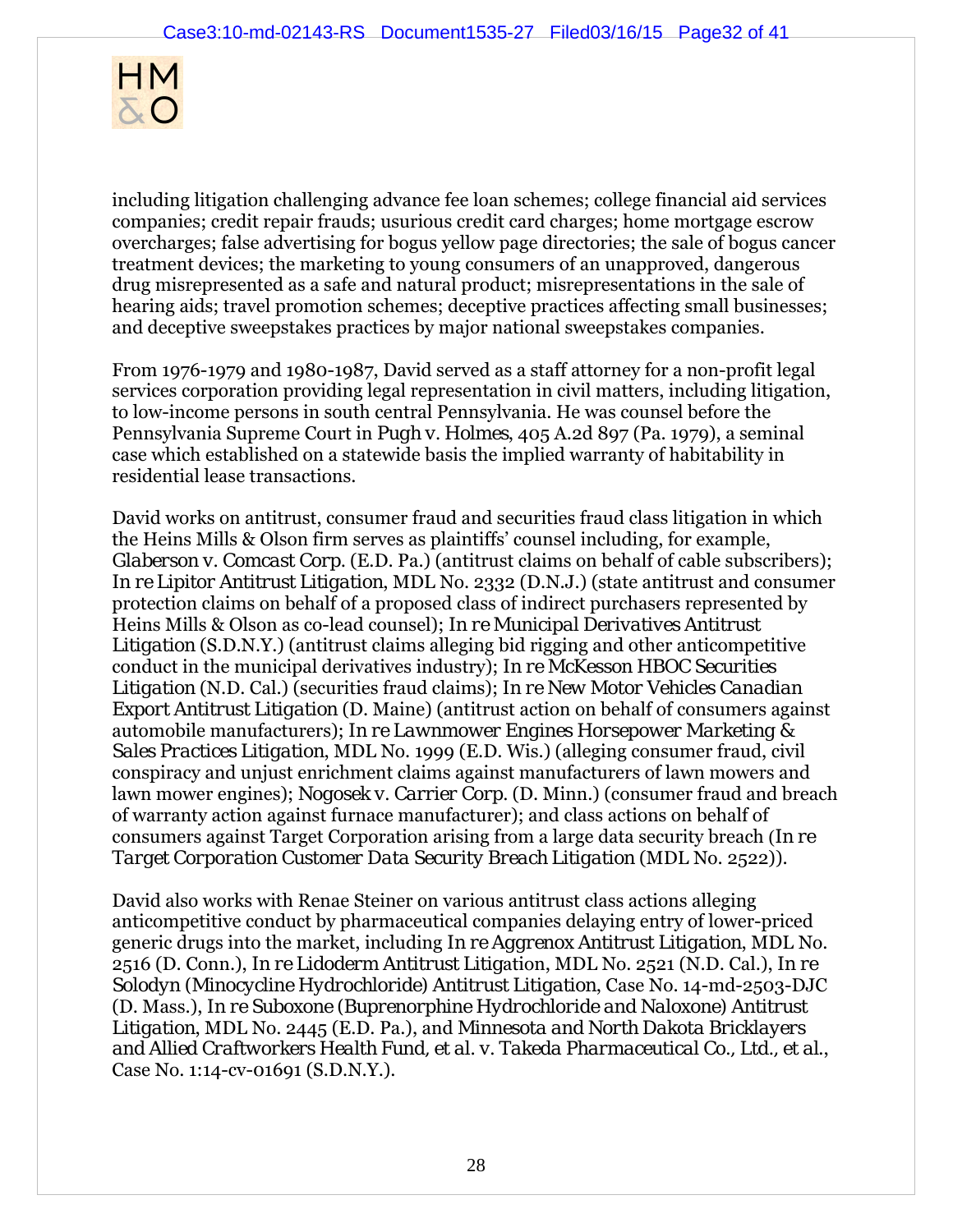

David has provided pro bono representation to persons seeking asylum. In 2000 and again in 2013, he received the Pro Bono Volunteer Annual Attorney Award from The Advocates for Human Rights.

After graduating with highest honors from St. Cloud State University (B.A.), he obtained his J.D. from the School of Law of the University of California in Los Angeles, where he was admitted to the Order of the Coif and was a member of the UCLA Law Review. He was also awarded a Masters of Law with highest honors from the National Law Center, Washington, D.C.

David presented as a panelist at the PLI's "Class Action Litigation 2013" conference in New York on July 10, 2013.

*Benchmark Plaintiff: The Definitive Guide to America's Leading Plaintiff Firms & Attorneys* includes David in its listing of *Litigation Stars.*

B.A. *with highest honors,* St. Cloud State University; J.D., UCLA School of Law; Masters of Law, National Law Center

Admitted: Minnesota, Pennsylvania and California; U.S. District Court, District of Minnesota, Middle District of Pennsylvania; U.S. Court of Appeals, Third, Fifth, Eighth and Ninth Circuits; U.S. Supreme Court

## **Jessica N. Servais**

Jessica is an officer of the firm. She currently is or has recently been working on complex litigation, including *Fond Du Lac Bumper Exchange, Inc., et. al. v. Jui Li Enterprise Company, Ltd., et. al*. (E.D. Wis.) (supply and price-fixing claims against manufacturers and distributors of aftermarket automotive sheet metal parts); *In re Plasma Derivative Protein Therapies Antitrust Litigation* (N.D. Ill.) (supply and pricefixing claims against manufacturers of plasma-derivative protein therapies); *In re Transpacific Passenger Air Transportation Antitrust Litigation* (N.D. Cal.) (antitrust claims against airlines for price-fixing passenger fares and/or fuel surcharges on transpacific air passenger transportation); *Glaberson v. Comcast Corp*. (E.D. Pa.), *Kristian v. Comcast Corp.* (E.D. Pa.) and *Rogers v. Comcast Corp.* (E.D. Pa.) (antitrust claims against cable services provider on behalf of subscribers); *In re Ready-Mixed Antitrust Litigation* (S.D. Ind.) (price-fixing claims against ready-mixed concrete suppliers on behalf of purchasers); *In re Korean Air Lines Co., Ltd., Antitrust Litigation* (claims against Korea's major airlines alleging price-fixing of fuel surcharges); *In re Universal Service Fund Telephone Billing Practices Litigation* (D. Kan.) (consumer fraud and antitrust claims against AT&T, MCI and Sprint for USF telephone charges); and *In re Relafen Antitrust Litigation* (N.D. Cal.) (antitrust claims on behalf of consumers against manufacturers of brand name nabumetone tablets).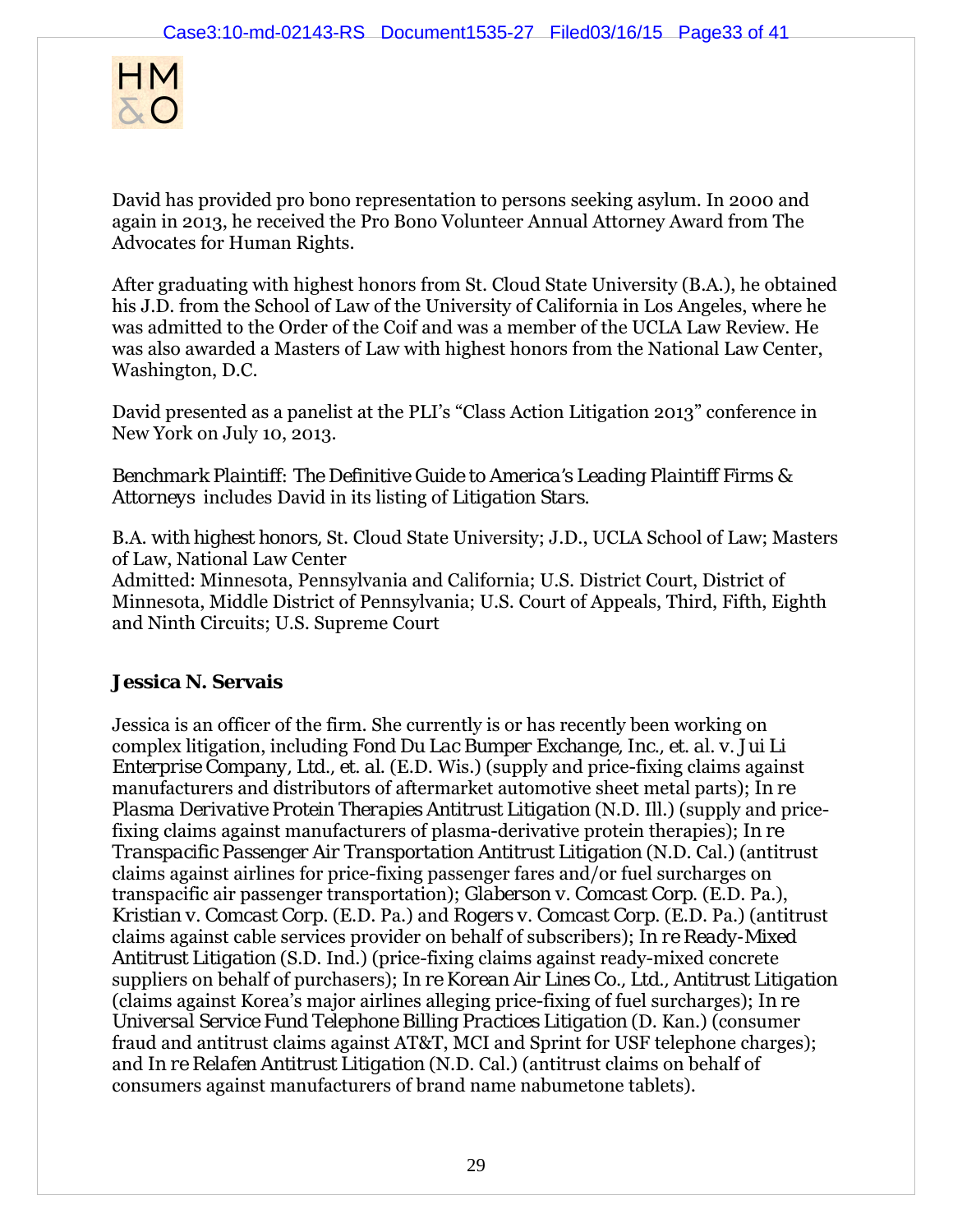

In addition, Ms. Servais is one of the lawyers who represented Colorado, Minnesota and Utah state employee pension funds in private litigation regarding losses suffered in connection with their purchases of McKesson HBOC securities in *In re McKesson HBOC Securities Litigation* (N.D. Cal.).

At the University of Minnesota Law School, Jessica was the Executive Editor of the *Minnesota Intellectual Property Review*. Jessica served as a federal judicial law clerk to the Honorable Michael J. Davis, United States District Court, District of Minnesota.

B.A. *magna cum laude*, Macalester College; J.D., U. of Minnesota Law School Admitted: Minnesota, Wisconsin; U.S. District Court, District of Minnesota

# **James Anderson**

James Anderson is a senior associate of the firm. James was named in the 2014 edition of the annual Thomson Reuters *Super Lawyers* list of outstanding attorneys as a "Rising Star" in the areas of antitrust, securities and consumer law litigation. He is currently working on, or has worked on, a variety of complex civil matters, including *In re Lithium Ion Batteries Antitrust Litigation* (N.D. Cal.) (asserting antitrust claims against manufacturers of lithium ion batteries); *Kleen Products LLC v. Packaging Corporation of America, et al.* (N.D. Ill.) (antitrust claims against manufacturers of containerboard products); *In re American Express Anti-Steering Rules Antitrust Litigation* (E.D.N.Y.) (challenging rules preventing merchants from providing consumers with incentives to use forms of payment that are less expensive than American Express branded payment cards); *In re Aftermarket Filters Antitrust Litigation* (N.D. Ill.) (antitrust, consumer protection and unfair competition claims against leading manufacturers of replacement vehicle filters on behalf of indirect purchasers); *In re Pool Products Distribution Market Antitrust Litigation* (E.D. La.) (asserting claims of monopolization and attempted monopolization of the U.S. pool products distribution market); *In re Air Cargo Shipping Services Antitrust Litigation* (E.D.N.Y) (claims against major airlines alleging price-fixing of fuel surcharges for freight transportation); *In re Cathode Ray Tube (CRT) Antitrust Litigation* (N.D. Cal.) (price-fixing claims against the producers of CRT televisions); *In re DRAM Antitrust Litigation* (multiple federal and state court actions involving price-fixing claims against the producers of DRAM computer memory); *In re SRAM Memory Products Antitrust Litigation* (N.D. Cal.) (price-fixing claims against the producers of SRAM computer memory); and *In re AOL Time Warner Securities Litigation* (S.D.N.Y.) (securities fraud claims on behalf of AOL and Time Warner shareholders). James has also been involved in other, non-class litigation including *Spine Solutions, Inc. v. Medtronic Sofamor Danek, Inc.* (W.D. Tenn.).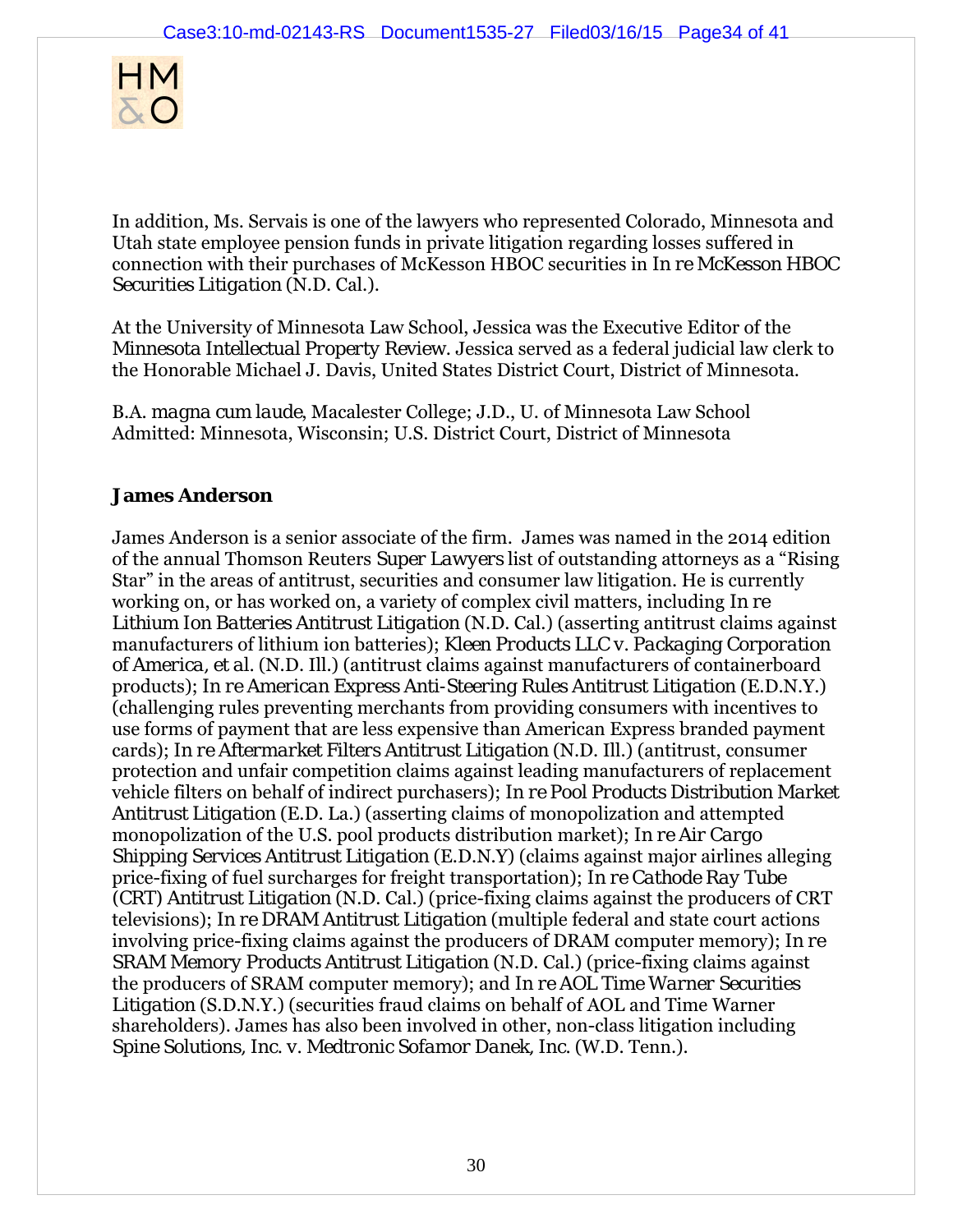

James graduated *cum laude* from William Mitchell College of Law where he was awarded a *21st Century Scholarship*, received a CALI Award for his performance in Legislative Advocacy, and a Minnesota State Bar Association outstanding achievement award in *Employment Discrimination*.

B.A. *magna cum laude*, St. Olaf College; J.D. *cum laude*, William Mitchell College of Law

Admitted: Minnesota; U.S. District Court, District of Minnesota; U.S. Court of Appeals, Eighth Circuit

## **Teresa M. Jones**

Teresa is an associate of the firm and works on a wide range of complex litigation matters, with a focus on antitrust litigation, securities litigation, class actions, and consumer fraud matters. Before joining the firm, Teresa was part of the trial team in a large antitrust class action lawsuit against a major software company which settled in 2007 after several months of trial for \$180 million.

Teresa has significant experience in document-intensive discovery, through which she has developed practices to identify, highlight and manage key case documents.

She is currently working on *In re Lipitor Antitrust Litigation* (D.N.J.) (state antitrust and consumer protection claims on behalf of proposed class of indirect purchasers represented by Heins Mills & Olson as co-lead counsel); *In re Domestic Drywall Antitrust Litigation* (E.D. Pa.) (supply and price-fixing claims against manufacturers of gypsum wallboard); and *Fond Du Lac Bumper Exchange, Inc., et. al. v. Jui Li Enterprise Company, Ltd., et. al.* (E.D. Wis.) (supply and price-fixing claims against manufacturers and distributors of aftermarket automotive sheet metal parts). She has also worked on *In re Plasma Derivative Protein Therapies Antitrust Litigation* (N.D. Ill.) (supply and price-fixing claims against manufacturers of plasma-derivative protein therapies); *Glaberson v. Comcast Corp.* (E.D. Pa.) (antitrust claims against cable services provider on behalf of subscribers); and *In re AOL Time Warner Securities Litigation* (S.D.N.Y) (securities fraud claims on behalf of AOL and Time Warner shareholders).

Teresa graduated *magna cum laude* from William Mitchell College of Law and is admitted to practice in the state courts of Minnesota, the U.S. District Court for the District of Minnesota, and the United States Court of Appeals for the Eighth Circuit. Teresa is an active member of the Minnesota State Bar Association, Hennepin County Bar Association and American Bar Association and has held leadership positions in each.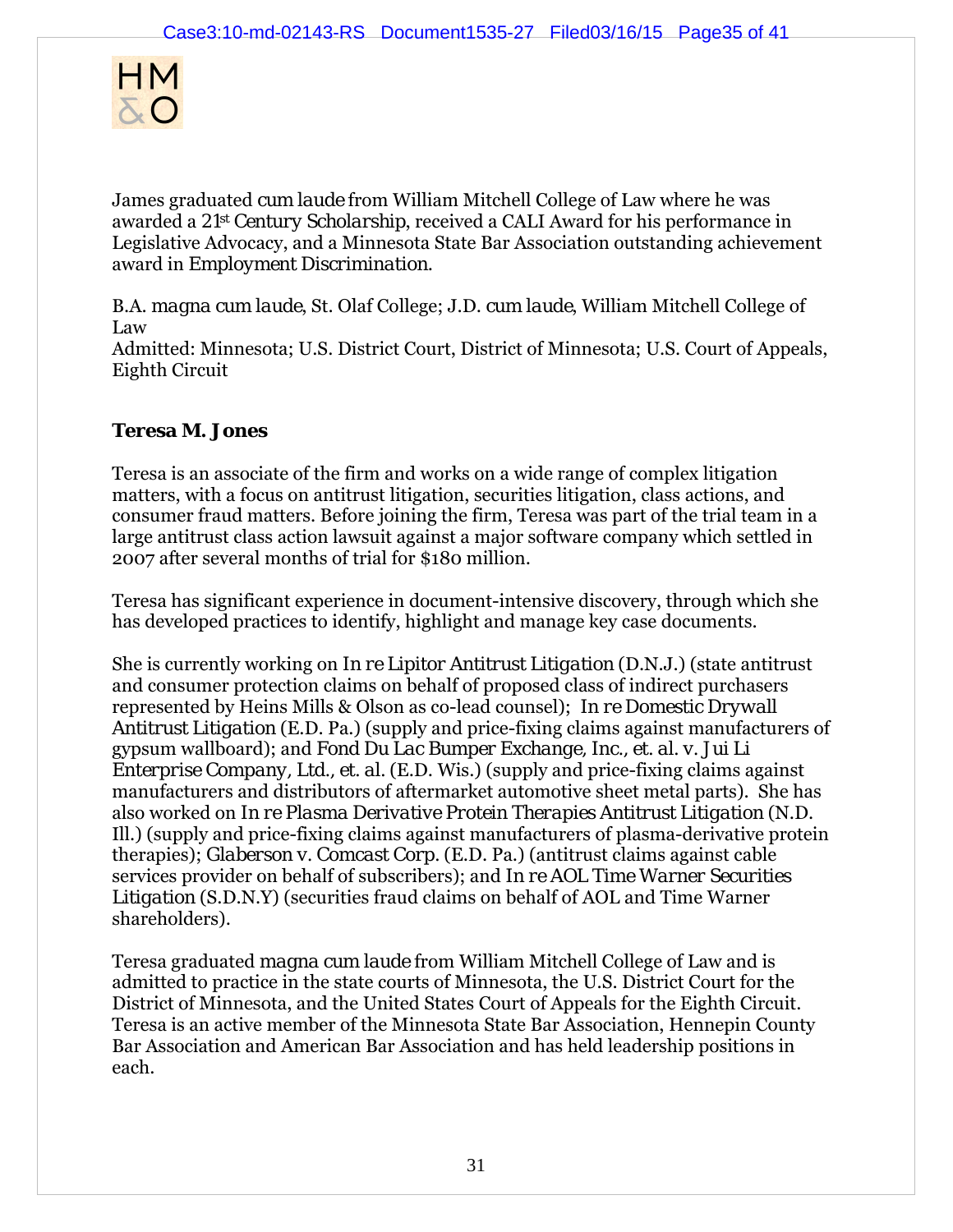

B.A., U. of Minnesota; J.D. *magna cum laude*, William Mitchell College of Law Admitted: Minnesota; U.S. District Court, District of Minnesota; U.S. Court of Appeals, Eighth Circuit

## **Maureen E. Sandey**

Maureen is an associate of the firm. She is currently working on a variety of complex civil cases, including *Kleen Products LLC v. Packaging Corporation of America, et al.* (N.D. Ill.) (antitrust claims against manufacturers of containerboard products); *In re NCAA Student-Athlete Name & Likeness Licensing Litigation*, Case No. 4:09-cv-1967 (N.D. Cal.) (challenging policies that prevent U.S. collegiate student-athletes from receiving a share of the revenue generated from use of their likeness); *Fond Du Lac Bumper Exchange, Inc., et. al. v. Jui Li Enterprise Company, Ltd., et. al.* (E.D. Wis.) (supply and price-fixing claims against manufacturers and distributors of aftermarket automotive sheet metal parts); and *In re Processed Egg Products Antitrust Litigation* (E.D. Pa.) (price-fixing claims by direct purchasers against shell egg and processed egg producers). Maureen also worked on *Pastor Benjamin A. Johnson, et al. v. The Evangelical Lutheran Church of America, et al.* (D. Minn.) (breach of contract and breach of fiduciary duty claims against the ELCA and the ELCA Board of Pensions on behalf of retired pastors and church employees).

In her previous professional experience, Maureen worked as a discovery attorney at a law firm in Minneapolis. She has worked on *Auxilium Pharmaceuticals, Inc. and FCB 1, L.L.C. v. Upsher-Smith Laboratories, Inc.* (D.N.J.); *Federal Home Loan Bank of Pittsburgh v. J.P. Morgan Securities, L.L.C., et al.* (Allegheny County Court of Common Pleas); *Devi Khoday and Danise Townsend, individually and on behalf of the class they represent v. Symantec Corp. and Digital River, Inc.* (D. Minn.); *Blue Cross and Blue Shield of Minnesota, as Administrator of the Blue Cross and Blue Shield of Minnesota Pension Equity Plan, et al. v. Wells Fargo Bank, N.A.* (D. Minn.); and *ObjectVideo, Inc. v. Robert Bosch, GMBH, et al.* (E.D. Va.).

Previously, Maureen served as a law clerk for the Ramsey County Attorney's Office and as a judicial extern to the Honorable Tanya Bransford, United States District Court, District of Minnesota.

At William Mitchell College of Law, Maureen was the Co-Editor-in-Chief of *Cybaris®: Intellectual Property Law Review* and was a student attorney in the Intellectual Property Law Clinic. Currently, Maureen volunteers at various organizations, such as Feed My Starving Children.

B.A., Macalester College; J.D., William Mitchell College of Law Admitted: Minnesota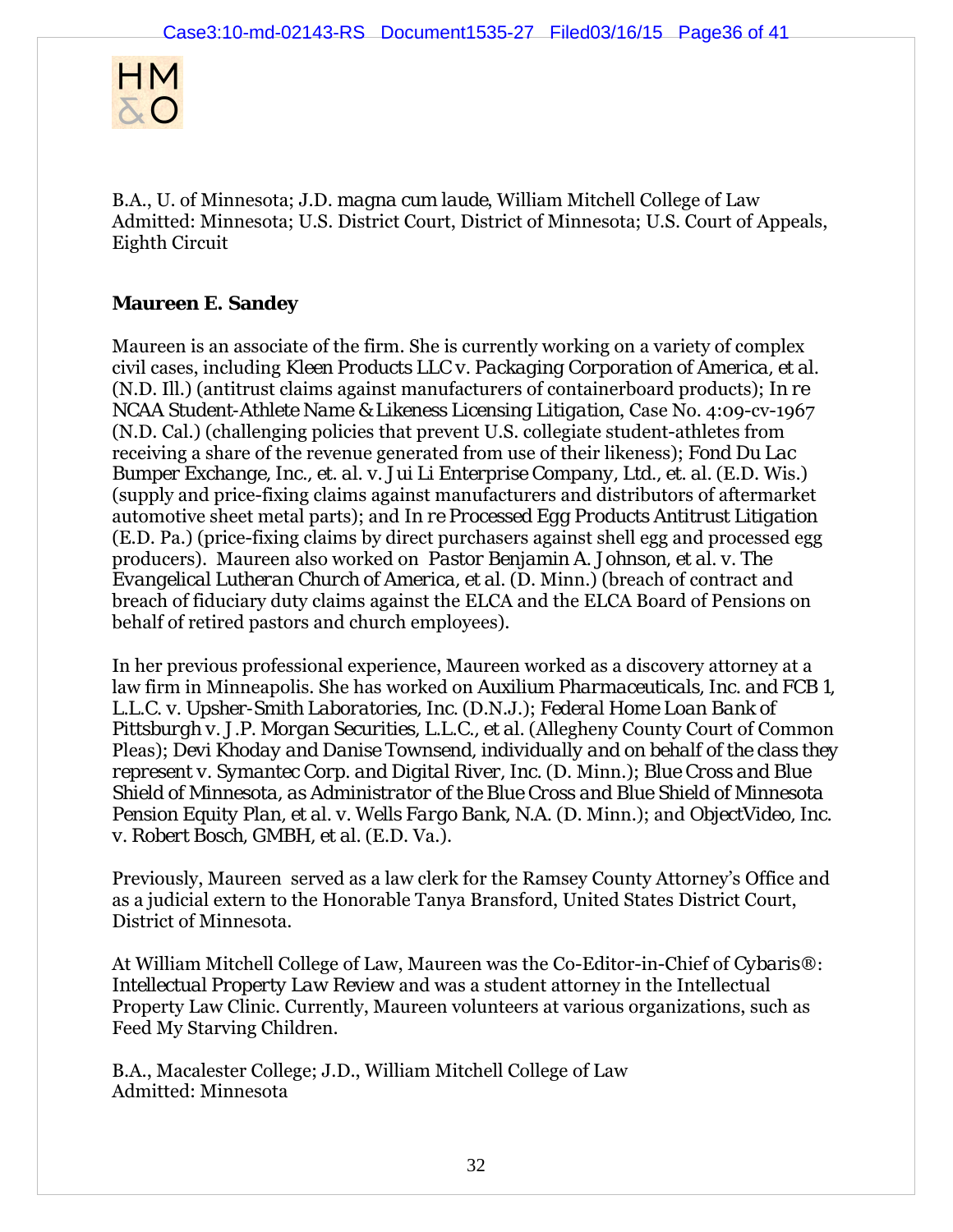

# **Cole S. Woodward**

Cole is an associate of the firm. He is currently assisting with work on, or has assisted with work on, complex litigation, including *Fond Du Lac Bumper Exchange, Inc., et. al. v. Jui Li Enterprise Company, Ltd., et. al.* (E.D. Wis.) (supply and price-fixing claims against manufacturers and distributors of aftermarket automotive sheet metal parts), and *In re NCAA Student-Athlete Name & Likeness Licensing Litigation*, Case No. 4:09 cv-1967 (N.D. Cal.) (challenging policies that prevent U.S. collegiate student-athletes from receiving a share of the revenue generated from use of their likeness). He currently assists, or has assisted with legal research on *In re Target Corporation Customer Data Security Breach Litigation* (MDL No. 2522)*.*

While attending William Mitchell College of Law, Cole was a law clerk at Mid-Minnesota Legal Aid's Minneapolis office and worked in immigration law. He was a Minnesota Justice Foundation summer law clerk at Legal Aid Service of Northeastern Minnesota. There, he worked in landlord-tenant and housing law.

B.A., St. John's University, J.D., William Mitchell College of Law Admitted: Minnesota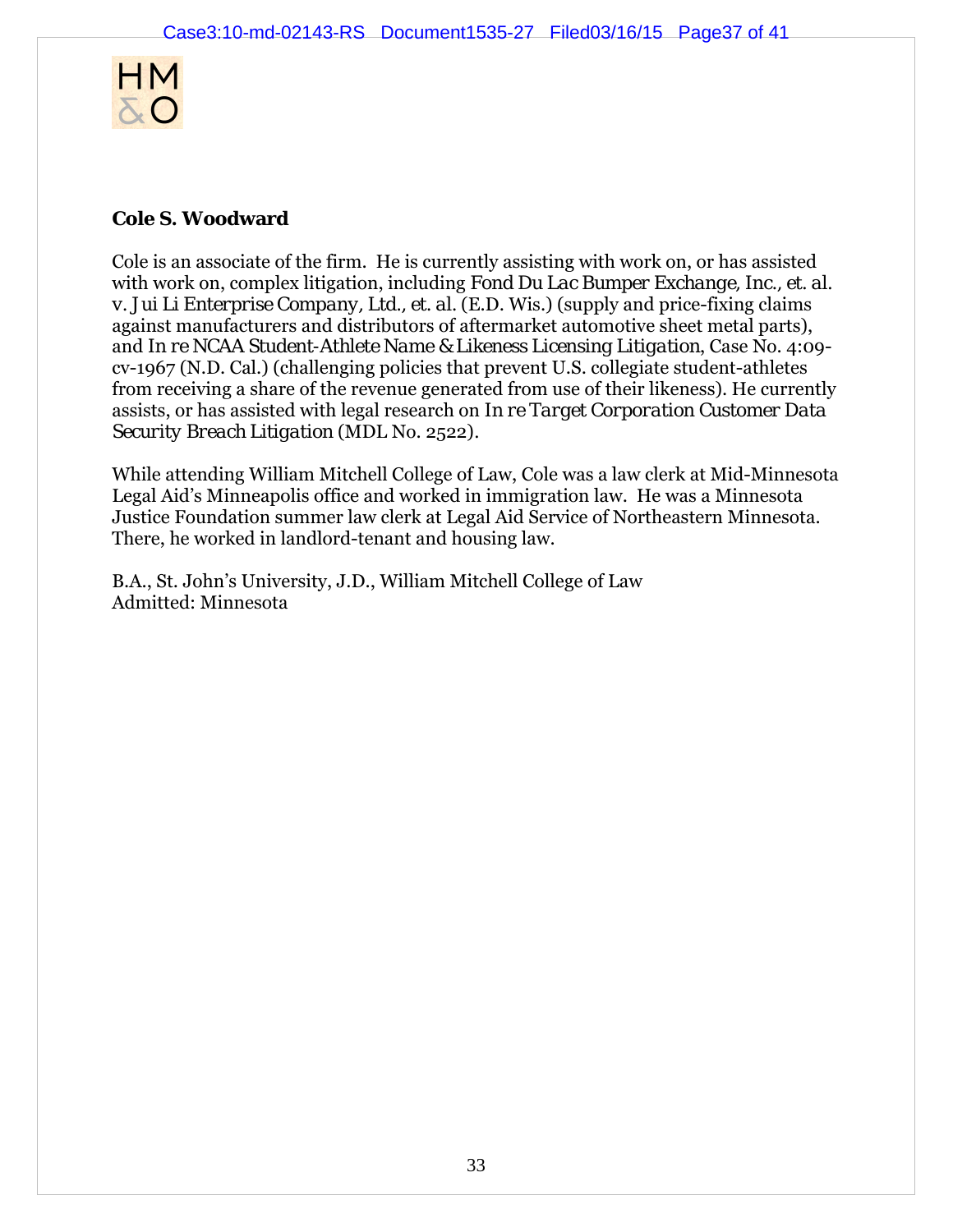Case3:10-md-02143-RS Document1535-27 Filed03/16/15 Page38 of 41

# **EXHIBIT 2**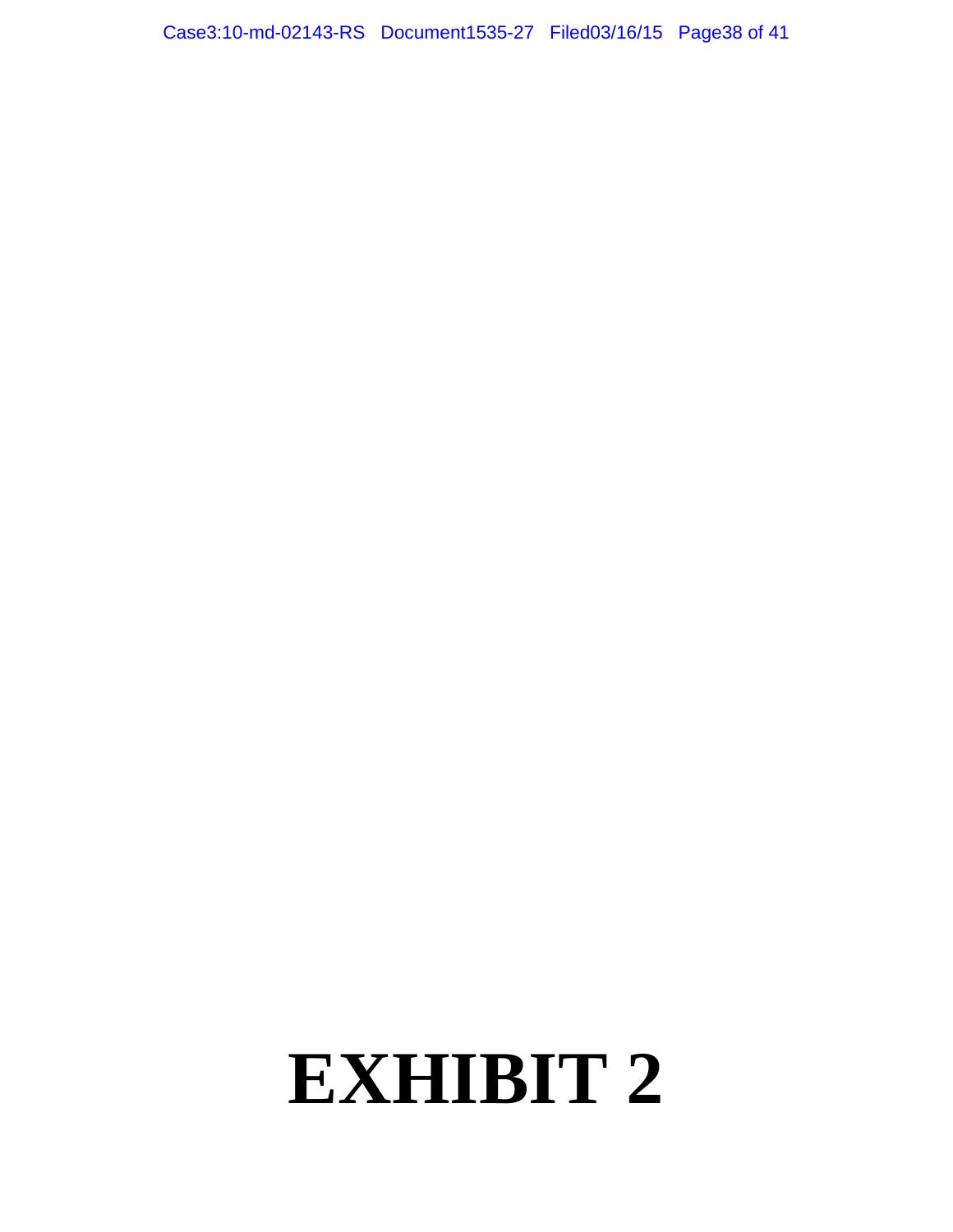#### **EXHIBIT 2**

# *In re Optical Disk Drive Antitrust Litigation,* Case No. 3:10-md-2143-RS **Heins Mills & Olson, P.L.C.** Reported Hours and Lodestar May 7, 2010 through December 31, 2014

#### **TIME REPORT**

| <b>NAME</b>           | <b>TOTAL</b><br><b>HOURS</b> | <b>HOURLY</b><br><b>RATE</b> |    | <b>LODESTAR</b> |  |  |  |
|-----------------------|------------------------------|------------------------------|----|-----------------|--|--|--|
| <b>ATTORNEYS</b>      |                              |                              |    |                 |  |  |  |
| Vincent J. Esades (P) | 0.75                         | \$560.00                     | \$ | 420.00          |  |  |  |
| Renae D. Steiner (P)  | 0.25                         | \$560.00                     | \$ | 140.00          |  |  |  |
| James W. Anderson (A) | 9.25                         | \$365.00                     | \$ | 3,376.25        |  |  |  |
| William D. Harris (A) | 183.00                       | \$350.00                     | \$ | 64,050.00       |  |  |  |
| <b>NON-ATTORNEYS</b>  |                              |                              |    |                 |  |  |  |
|                       |                              |                              | \$ |                 |  |  |  |
| <b>TOTAL:</b>         | 193.25                       |                              | \$ | 67,986.25       |  |  |  |

(P) Partner

(OC) Of Counsel

(A) Associate

(PL) Paralegal

(LC) Law Clerk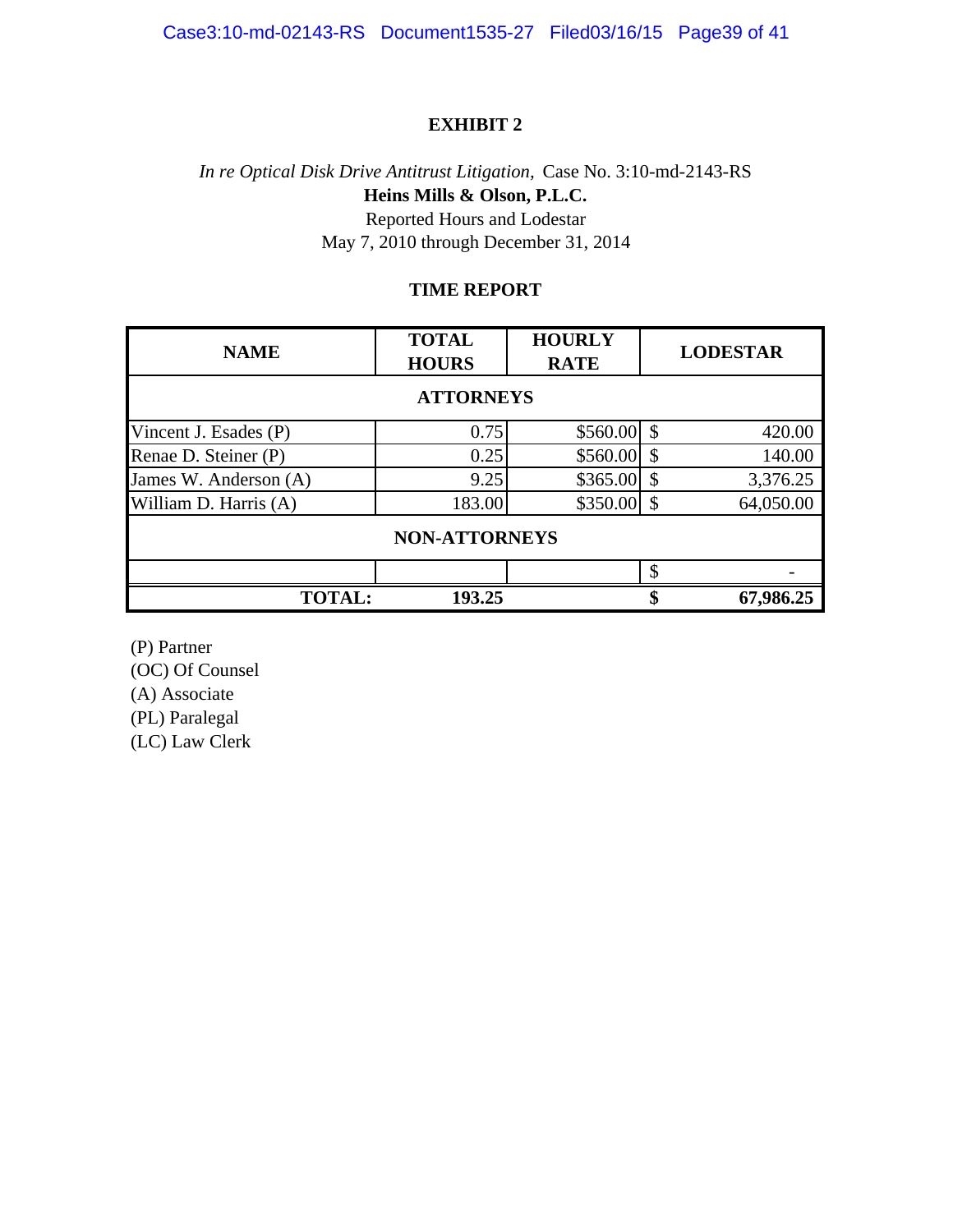Case3:10-md-02143-RS Document1535-27 Filed03/16/15 Page40 of 41

# **EXHIBIT 3**